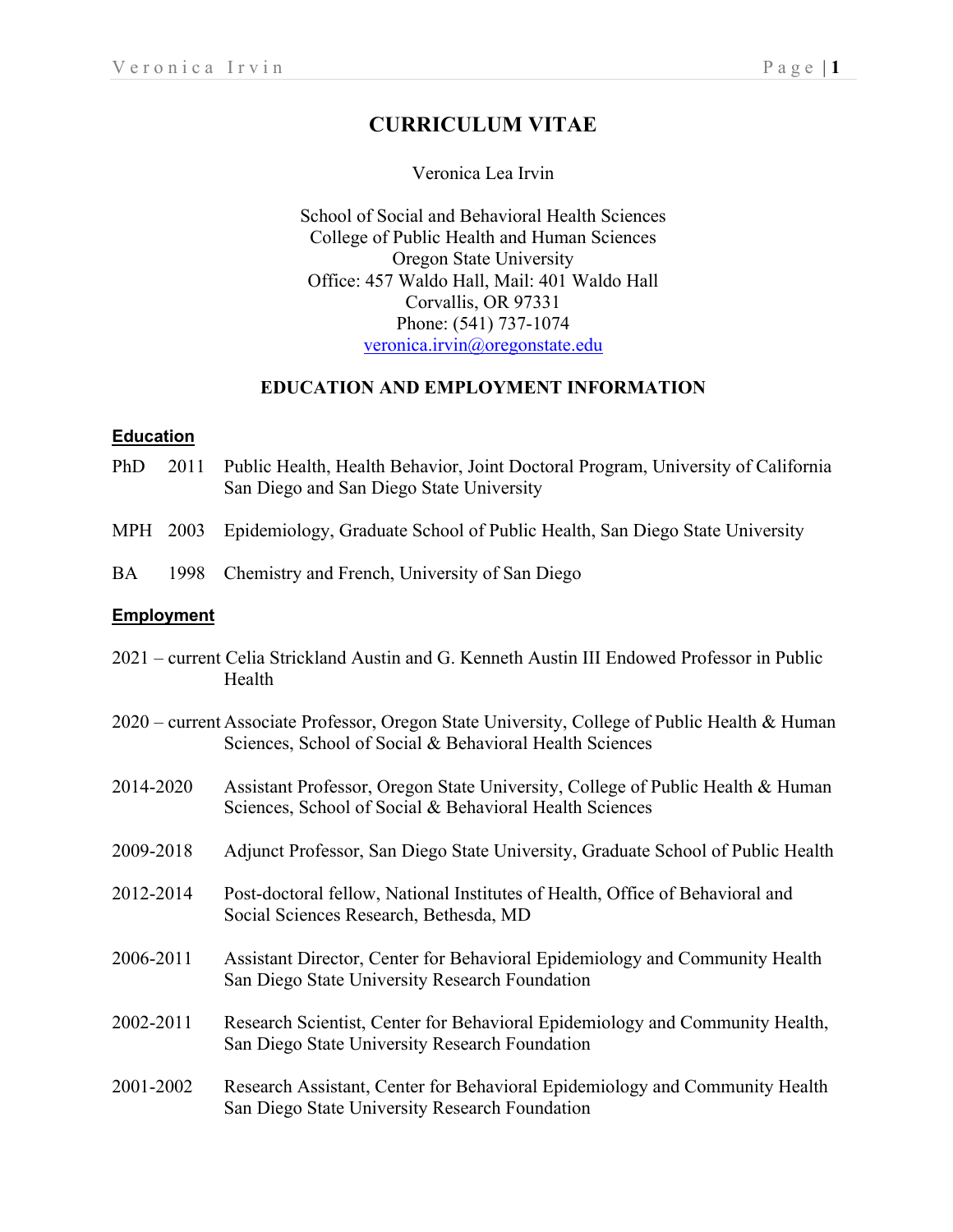2000-2002 Grants and Contracts Administrator, Sponsored Research Administration, San Diego State University Research Foundation

### **SCHOLARSHIP**

### **Refereed Journal Articles**

My current h-index is 14 according to Web of Science and Scopus. According to Google Scholar, my h-index is 14 since 2014 and 19 for all years. My i10-index is 21 since 2014 and 30 for all years (i10-index is the number of publications with 10 or more citations). My publications have been sited more than 1,100 times.

The names of students working under my supervision are in italics. Publications of students' dissertations or theses are noted with an asterisk (\*). For all publications, I list the 5-year impact factor from the *Journal Citation Reports* and the number of times the manuscript has been cited according to Google Scholar.

### Published or In Press

- 1. Zhang Z, Tabung FK, Jin Q, Curran G,**Irvin VL**, Shannon J, Velie EM, Mamson JE, Simon MS, Vitolins M, Valencia CI, Snetselaar L, Jinal S, Schedin P. Diet-driven inflammation and insulinemia and risk of interval breast cancer. Nutrition and Cancer. In press.
- 2. Boman-Davis MC, **Irvin VL**, Westling E. Complete Home Smoking Bans: An Opportunity to Improve Health Equity among Sexual Minority Adults in California, USA. BMC Public Health. In press.
- 3. Đoàn LD, Takata Y, Hooker K, Mendez-Luck C, **Irvin VL**. Trends in Cardiovascular Disease by Asian American, Native Hawaiian and Pacific Islander Ethnicity, Medicare Health Outcomes Survey 2011-2015. J Gerontol A Biol Sci Med Sci.. 2022 Feb 3;77(2):299-309. doi: 10.1093/gerona/glab262
- 4. Elwood WN, **Irvin VL,**Liu B, Lee R, Breen N. Psychological health influences of legal-marriage and partnerships on same-sex couples. Family Relations; 2020: 69(6): 934-943 (5-year impact factor 1.4, Number of times cited X).
- 5. **Irvin VL**, Zhang Z, Simon M, Chlebowski RT, Luoh SW, Shadyab AH, Krok-Schoen JL, Tabung FK, Qi L, Stefanick ML, Schedin P Jindal S,. Comparison of Mortality Among Participants of Women's Health Initiative Trials With Screening-Detected Breast Cancers vs Interval Breast Cancers. *JAMA Netw Open.*June 2020;3(6):e207227. doi:10.1001/jamanetworkopen.2020.7227. (first impact factor 5.0, Number of times cited 3)
- 6. *Bae S*, Milovancev M, Bartels C, **Irvin VL,**Tuohy J, Townsend K, Leeper H. Histologically lowgrade, yet biologically high-grade, canine cutaneous mast cell tumours: a systematic review and metaanalysis of individual participant data. Veterinary and Comparative Oncology, 2020 (18)580-589. DOI: 10.1111/vco.12581 (5-year impact factor 2.3, Number of times cited X).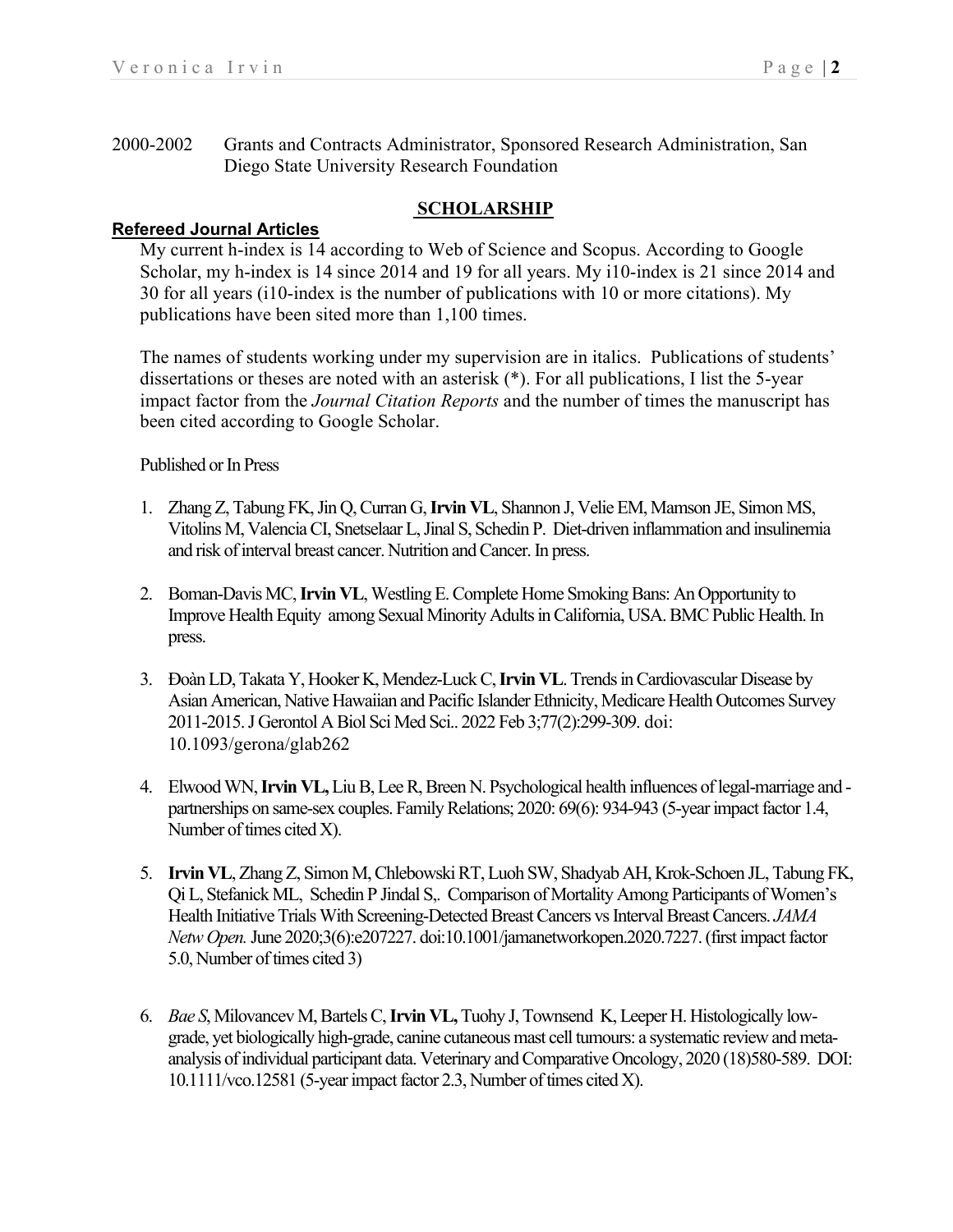- 7. *Amantia A,* Garcia J, Smit E, Siefert J, **Irvin VL**. Human Trafficking: The Relationship Between Government Efforts & Victims Punished. Journal of Global Public Health 2020 Oct;15(10):1496-1508 DOI: 10.1080/17441692.2020.1763421. Published online May 12, 2020.(5-year impact factor 1.9, Number of times cited X)
- 8. Anderson LL, Irvin VL, Noah S, Sexton J. The National Grange: A Rural Community Resource to Increase the Reach of Health Promotion and Disease Prevention in the United Journal of Community Health. (2020). 2020-04-21, Vol.45 (5), p.1081-1088 https://doi.org/10.1007/s10900-020-00819-7 P  $(5$ -year impact factor 1.5, Number of times cited X)
- 9. Bovbjerg M & **Irvin VL**. Current Resources for Evidence-Based Practice: March 2020. Journal of Obstetric, Gynecologic and Neonatal Nursing. 2020; 49: 212–222.(5-year impact factor 1.2, Number of times cited  $X$ )
- 10. *Doan L,*Takata Y, Sakuma K, **Irvin VL**. Asian American, Native Hawaiian, and Pacific Islander Clinical Research Funded by the National Institutes of Health: Trends between 1994 and 2018. JAMA Network Open. 2019; 2(7): e197432. (first impact factor 5.0, Number of times cited 3)
- 11. Kaplan RM,**Irvin VL**. Transparency in Reporting Results from Randomized Clinical Trials. Journal of Evidence-based Healthcare. 2019; 1(1): 50-51. (As a new journal, this article is expected to be indexed to Lilacs in 18 months and to Medline in 36 months. No impact factor yet available.)
- 12. Milovancev M, Tuohy J, Townsend K, **Irvin VL**. Influence of surgical margin completeness on risk of local tumour recurrence in canine cutaneous and subcutaneous soft tissue sarcoma: a systematic review and meta-analysis. Veterinary and Comparative Oncology. 2019; 17(3): 354-364. doi: 10.1111/vco.12479.. (5-year impact factor 2.5)
- 13. Hooker K, Phibbs S, **Irvin VL**, Mendez-Luck C, *Doan L,*Li T, Choun S. Current Depression Among Older Adults by Expanded Race and Ethnicity Groups –United States, 2014-15. The Gerontologist. 2018; doi: 10.1093/geront/gny159. Epub ahead of print.(5-year impact factor 4.6)
- 14. Johnson T, Dodge Vera T, **Irvin VL**, Elliott K. Engaging College Students in Experiential Learning Opportunities with the Extension Service. Journal of Extension. 2019; 57(2): 2IAW1.(5-year impact factor not yet available. Journal is now indexed in Web of Science Core Collection's Emerging Sources Citation Index (ESCI) but will not receive impact factor until 2020).
- 15. **Irvin VL,** Rohlman D, Vaughn A, *Amantia R, Berlin C, Kile M L. Development and validation of an* environmental health literacy assessment tool for domestic well owners: Water Environmental Literacy Level Scale (WELLS). International Journal of Environmental Research and Public Health. 2019; 16(5): 881-898.(5-year impact factor 2.9)
- 16. Hovell MF, Schmitz K, Liles S, Robusto K, Hofstetter CR. Nichols JF, Rock CL, **Irvin VL**, Parker MS, Surillo SA, Noel D. A randomized controlled trial of orthodontist-based brief advice to prevent child obesity. Contemporary Clinical Trials. 2018; 70:53-61.(5-year impact factor 2.7)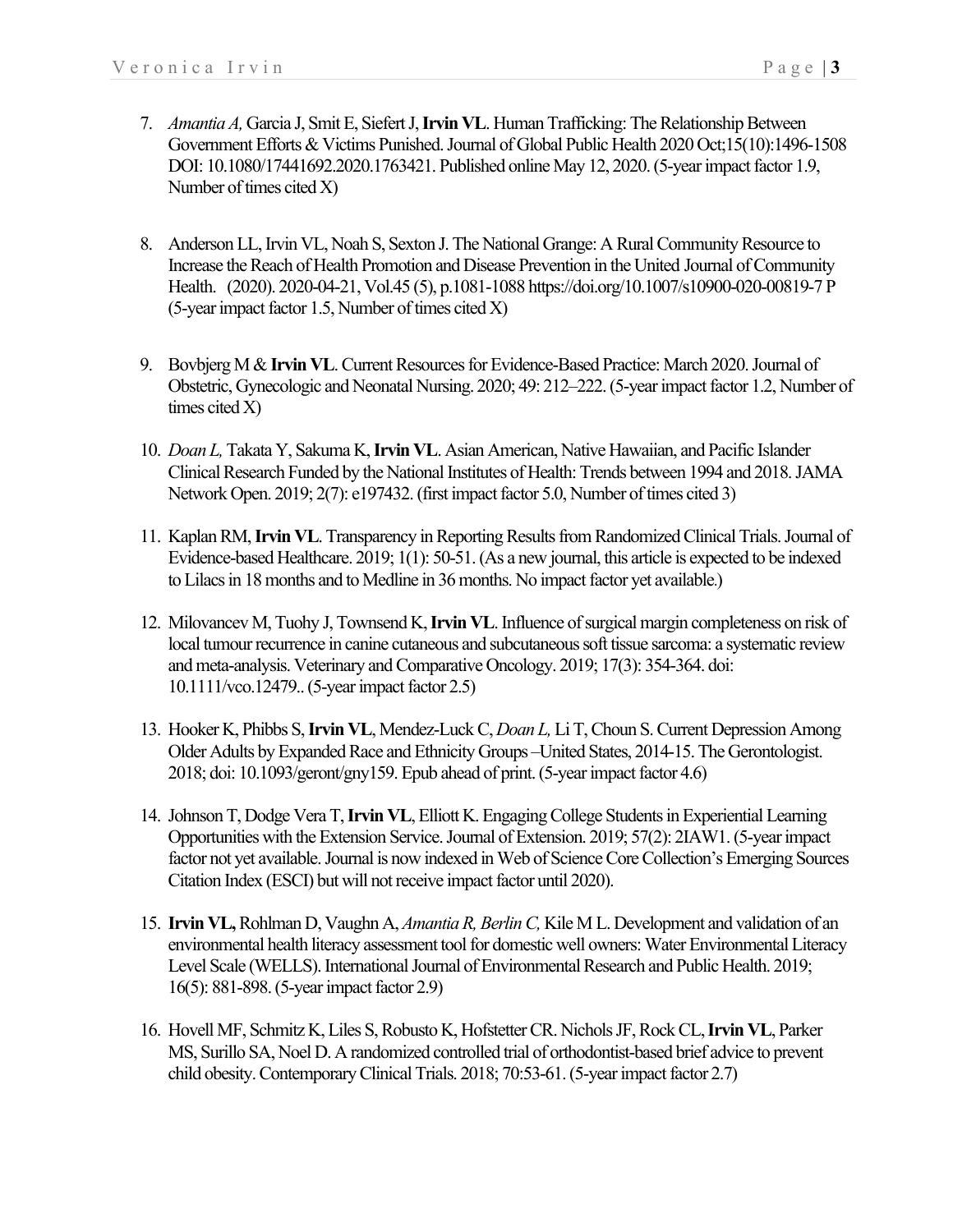- 17. *Hudson-Hanley B*\*, **Irvin V,** Flay B, MacDonald M, Bellinger D, Kile ML. Prenatal PBDE Exposure and Neurodevelopment in Children Seven Years Old or Younger: A Systematic Review and Meta-Analysis. Current Epidemiology Reports. 2018. 5(1); 46-59. (Not indexed in Journal Citation Reports)
- 18. Bogart KR, **Irvin VL**. Health-Related Quality of Life among Adults with Diverse Rare Disorders. Orphanet Journal of Rare Diseases. 2017. 12:177.-185. DOI 10.1186/s13023-017-0730-1. (5-year impact factor 4.3, Number of times cited 11)
- 19. Elwood WN, **Irvin VL**, Sun Q, Breen N. Measuring the influence of legally-recognized partnerships on the health and wellbeing of same-sex couples: Utility of the California Health Interview Survey. LGBT Health. 2017. Apr;4(2):153-160. DOI: 10.1089/lgbt.2015.0085.(VI identified appropriate datasets to answer this research questions, oversaw data analysis, wrote methods and results section.). (5-year impact factor 3.4, Number of times cited 11)
- 20. Ruderman DE, Clapp JD, Hofstetter CR, **IrvinVL**, Kang S, Hovell MF. Comparison of heavy episodic drinking patterns between Korean and Chinese immigrants. International Journal of Alcohol and Drug Research. 2016; 5(2): 65-71. DOI: http://dx.doi.org/10.7895/ijadr.v5i2.220.(VI was the project coordinator. She led data collection and participated in manuscript.)(Not indexed in Journal Citation Reports, Number of times cited 1)
- 21. *Cisse-Egbuonye N*\*, Liles S, Schmitz KE, Kassem N, **Irvin VL**, Hovell MF. Availability of Vending Machines and School Stores in CA Schools. Journal of School Health. 2016; 86(1):48-53. DOI: 10.111/josh.12349. (VI mentored MPH student on designing research objectives, data management and data analysis for this MPH thesis project. VI participated in editing manuscript prior to submission.) (5 year impact factor 2.2, Number of times cited 8)
- 22. **Irvin VL**, Kaplan RM. Effect sizes and primary outcomes in large-dollar, cardiovascular-related behavioral randomize-controlled trials funded by NIH since 1980. Annals of Behavioral Medicine. 2016; 50(1): 130-146. DOI: 10.1007/s12160-015-9739-7. Role on paper: VI designed the study; directed the project; screened all papers for entry; analyzed and interpreted the data, and had primary responsibility for writing the manuscript.(5-year impact factor 4.9, Number of times cited 4)
- 23. Baron-Epel O, Hofstetter CR, **Irvin VL**, Kang S, Hovell MF. Lifestyle behaviors predict negative and positive changes in self-reported health: The role of immigration to the United States for Koreans. Asia-Pacific Journal of Public Health. 2015; 27(7): 775-784. DOI: 10.1177/1010539515601481. (VI was the project coordinator. She led data collection and participated in manuscript writing.)(5-year impact factor 1.4, Number of times cited 5)
- 24. Kaplan RM, **Irvin VL**.Likelihood of null effects of large NHLBI clinical trials has increased over time. Plos One. 2015; 10(8): e0132382. DOI:10.1371/journal.pone.0132382. (VI completed the database searches and review of study abstracts, located all publications for the primary outcome, coded each included trial, conducted the meta-analyses, contributed to the drafting and revision of the manuscript.) (5-year impact factor 3.3, Number of times cited 114)
- 25. **Irvin VL**, Breen N, Meissner HI, Liu B, Kaplan RM. Non-normal screening mammography results, lumpectomies and breast cancer reported by California women, 2001-2009. Women's Health Issues.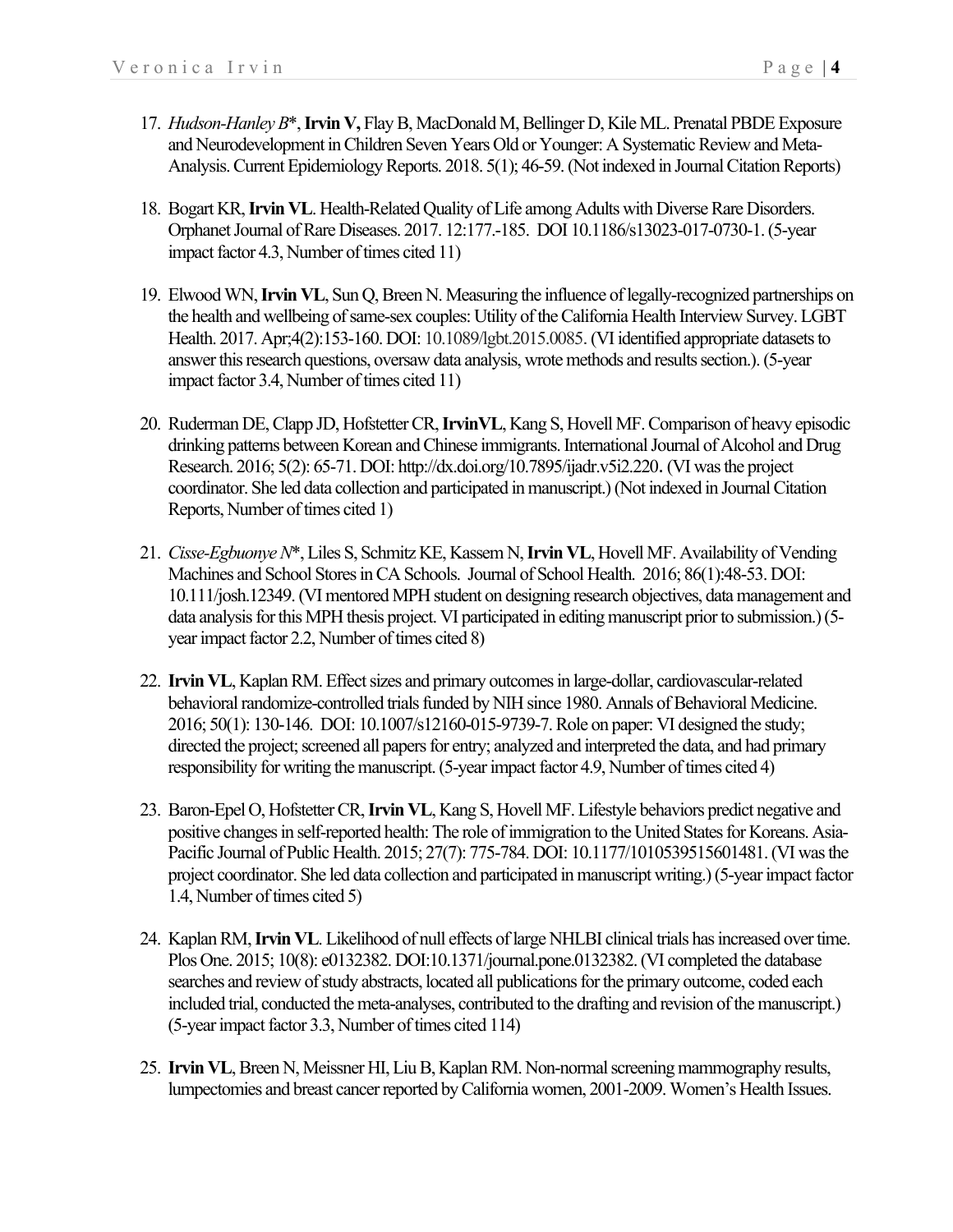2015; (4): 331-340. DOI: 10.1016/j.whi.2015.03.003. (VI participated in designing the study; directed the project; directed the analysis; interpreted the results; and had primary responsibility for writing the manuscript.)(5-year impact factor 2.5)

- 26. **Irvin VL,** Hofstetter CR, Nichols JF, Chambers CD, Usita PM, Norman GJ, Kang S, Hovell MF. Compliance with smoke-free policies in Korean bars and restaurants in California: A descriptive analysis. Asian Pacific J Cancer Prev. 2015; 16(3): 1083-1089. (VI developed the research question, analyzed the data for her dissertation and wrote the paper.)(5-year impact factor in 2013 was 1.5, Number of times cited 4)
- 27. Li Y, Hofstetter CR, Wahlgren D, **Irvin V**, *Chhay D*, Hovell MF. Social networks and immigration stress among first-generation Mandarin-speaking Chinese immigrants in Los Angeles. International Journal of Social Welfare. 2015; 24(2): 170-181. DOI: 10.1111/ijsw.12103. (VI was a co-Investigator, she advised on sampling and data collection; participated in manuscript writing specifically methods and discussion.)(Prior year impact factor 1.0, Number of times cited 15)
- 28. Hofstetter CR, Clapp JD, Allem JP, Hughes SC, Li Y, **Irvin VL**, Daly A, Kang S, Hovell MF. Social networks and alcohol consumption among first generation Chinese and Korean immigrants in theLos Angeles metropolitan area. International Journal of Alcohol and Drug Research. 2014; 3(4):245-255. DOI: http://dx.doi.org/10.7895/ijadr.v3i4.188.(VI was a co-Investigator, she advised on sampling and data collection; participated in manuscript writing specifically methods and discussion.)(Not indexed in Journal Citation Reports, Number of times cited 2)
- 29. Kim H, Hofstetter CR, Hughes SC, **Irvin VL**, Kang S, Hovell MF. Changes in and factors affecting second-hand smoke exposure in nonsmoking Korean Americans in California: A panel study. Asian Nursing Research. 2014; 8(4): 313-318. DOI: 10.3346/jkms.2016.31.9.1362.(VI was the project coordinator. She led data collection, participated in manuscript writing specifically methods and discussion.)(5-year impact factor 1.5, Number of times cited 3)
- 30. Li Y, Hofstetter CR, Wahlgren D, **Irvin VL**, *Chhay D*, Hovell MF. Stress, illness, and the social environment: Depression among first generation Mandarin speaking Chinese in greater Los Angeles. Journal of Immigrant and Minority Health. 2014; 16(6): 1035-1044. DOI: 10.1007/s10903-013-9953 y. (VI was a co-Investigator, she advised on sampling and data collection; participated in manuscript writing specifically methods and discussion.)(5-year impact factor 1.7, Number of times cited 8)

Started tenure-line position at Oregon State University, Fall 2014

- 31. **Irvin VL**, Kaplan RM.(2014). Screening mammography and breast cancer mortality: Meta-analysis of quasi-experimental studies. Plos One. 2014; 9(6): e98105. DOI: 10.1371/journal.pone.0098105.(VI participated in designing the study; directed the project; participated in developing the objectives of the paper, screening all papers for entry, analyzing the data, and interpreting the results; and had primary responsibility for writing the manuscript.)(5-year impact factor 3.3, Number of times cited 33)
- 32. *Kang Sim DE*\*, Hofstetter CR, **Irvin VL,** Ayers JW, Macera CA, Ji M, Hovell MF. Do Christian denominations exhibit higher rates of alcohol consumption? A study of Korean American women in California. J Relig Health. 2013; 52 (1): 285-298. DOI: 10.1007/s10943-011-9471-y.(VI was the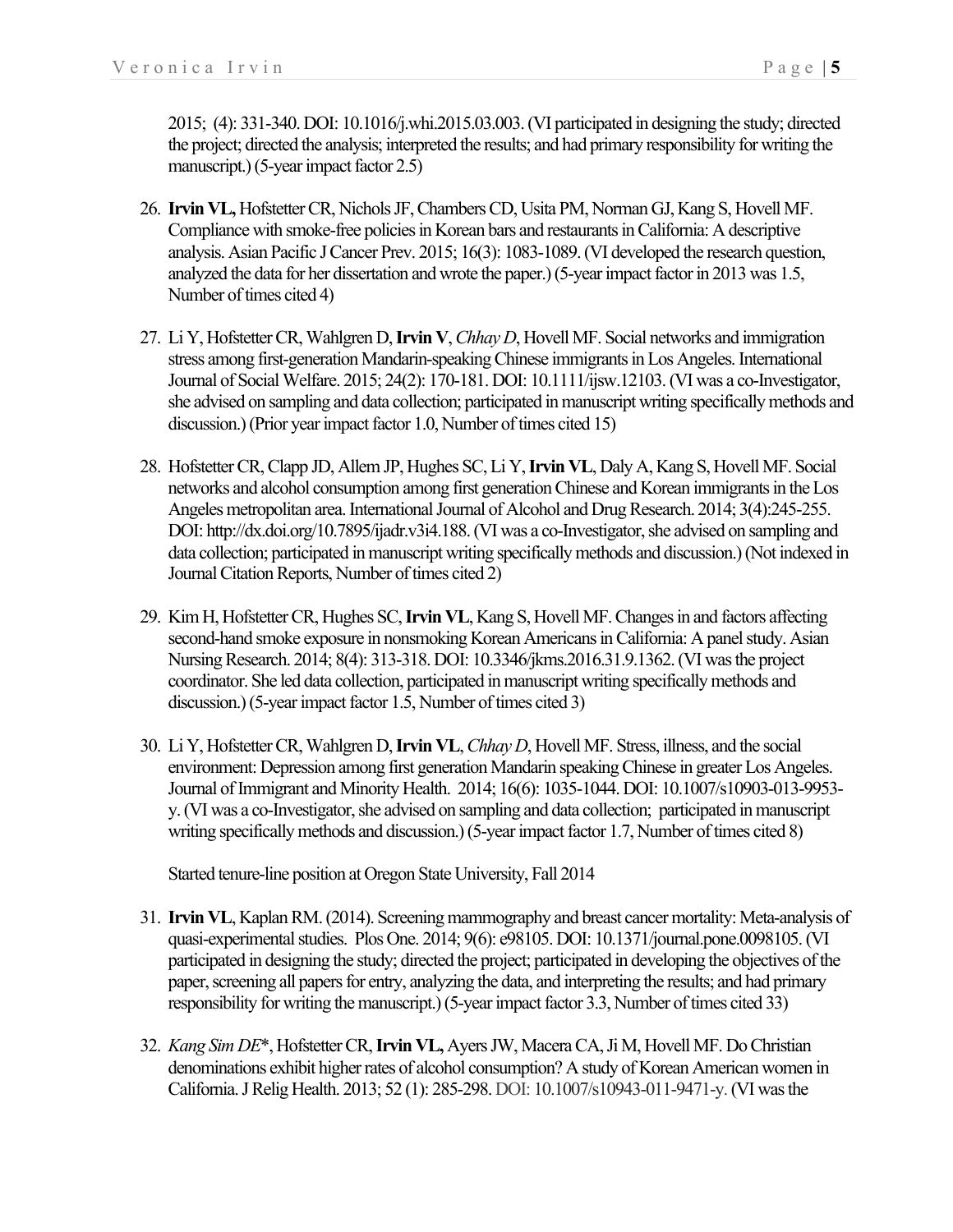project coordinator. She led data collection and participated in manuscript writing specifically methods and discussion. VI mentored MPH student on data management and analysis. Early versions were MPH thesis.)(5-year impact factor 1.4, Number of times cited 7)

- 33. **Irvin VL**, Nichols JF, Hofstetter CR, Kang S, Song YJ, Ojeda V, Hovell MF. Osteoporosis and milk intake among Korean Women in California: Relationship with Acculturation to U.S. Lifestyle. Journal of Immigrant and Minority Health. 2013; 15:1119-1124. DOI: 10.1007/s10903-013-9774-z.(VI participated in developing the objectives of the paper and analysis plan, analyzing the data, and interpreting results; and she had primary responsibility for writing the manuscript.) (5-year impact factor 1.7, Number of times cited 3)
- 34. Lee YS, Hofstetter CR, **Irvin VL**, Kang S, *Chhay D, Reyes WD*, Hovell MF. Korean American women's preventive health care practices: stratified samples in California, USA. Health Care Women Int. 2012; 33(5): 422-439. DOI: 10.1080/07399332.2011.603869.(VI was the project coordinator. She led data collection and participated in manuscript writing specifically methods and discussion. VI mentored MA and BA students on data management.)(5-year impact factor 1.2, Number of times cited 13)
- 35. Allem JP, Ayers JW, Unger JB, **Irvin VL**, Hofstetter CR, Hovell MF. Smoking trajectories among Koreans in Seoul and California: exemplifying a common error in age parameterization. Asian Pacific J Cancer Prev. 2012; 13:1851-6. DOI: 10.1007/s10903-013-9774-z. (VI was the project coordinator. She led data collection and participated in manuscript writing specifically methods and discussion.)(5-year impact factor in 2013 was 1.5, Number of times cited 6)
- 36. Liles S, Usita P, **Irvin VL**, Hofstetter CR, *Beeston T*, Hovell MF. Prevalence and correlates of intimate partner violence among young, middle, and older women of Korean descent in California. Journal of Family Violence, 2012; 27(8): 801-811. DOI: 10.1007/s10896-012-9471-z.(VI was the project coordinator. She led data collection and participated in manuscript writing specifically methods and discussion. VI provided training to MPH student on data management and preliminary analysis.)(5-year impact factor 1.6, Number of times cited 21)
- 37. Allem JP, Ayers JW, **Irvin VL**, Hofstetter Cr, Hovell MF. South Korean military service promotes smoking: A quasi-experimental design. Yonsei Medical Journal. 2012; 53(2): 433-438. DOI: 10.3349/ymj.2012.53.2.433.(VI was the project coordinator. She led data collection and participated in manuscript writing specifically methods and discussion.)(5-year impact factor 1.7, Number of times cited 9)
- 38. Ding D, Hofstetter CR, Norman GJ, **Irvin VL**, *Chhay D,* Hovell MF. Measuring immigration stress of first-generation female Korean immigrants in California: Psychometric Evaluation of Demand of Immigration Scale. Ethn Health. 2011; 16(1): 11-24. DOI: 10.1080/13557858.2010.523107.(VI was the project coordinator. She led data collection and participated in manuscript writing specifically methods and discussion. VI mentored MA and BA students on data management.)(5-year impact factor 2.6, Number of times cited 20)
- 39. Ayers JW, Chambers CD, Hofstetter CR, Hughes SC, *Reyes WD*, Kang SW, **Irvin VL**, Hovell MF. Cultural and social network predictors of drinking among Korean American women. Alcohol. 2011;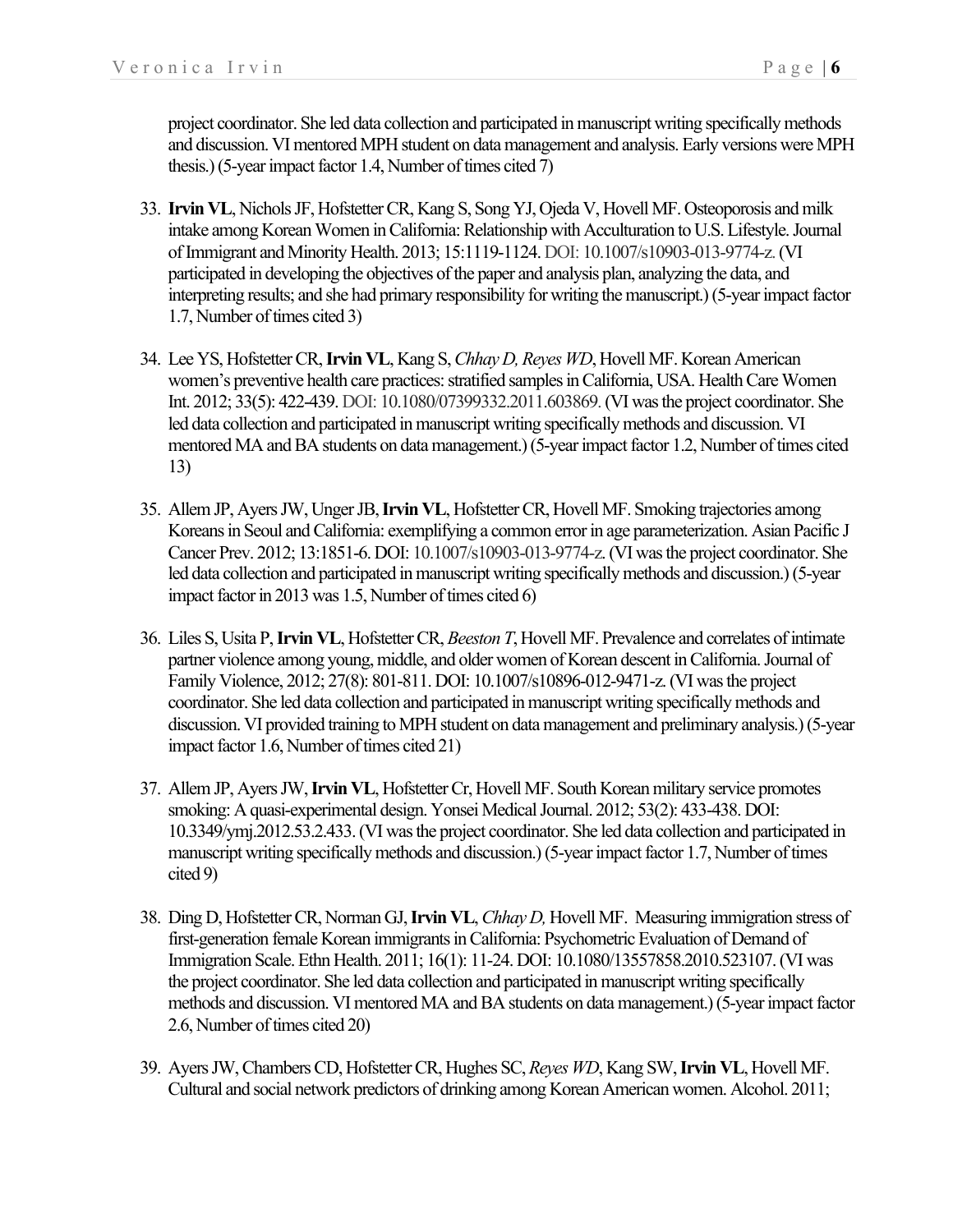45(1): 89-97. DOI: 10.1016/j.alcohol.2010.08.006.(VI was the project coordinator. She participated in manuscript writing specifically methods and discussion. VI mentored MA and BA students on data management.) (5-year impact factor 2.5, Number of times cited 6)

- 40. Ayers JW, Hofstetter CR, Park HR, Paik HY, **Irvin VL**, Song YJ, Hovell MF. Gender modifies the relationship between social networks and smoking among adults in Seoul, South Korea. International Journal of Public Health. 2010; 55(6): 609-617. DOI: 10.1007/s00038-010-0126-7.(VI was the project coordinator. She led data collection and participated in manuscript writing specifically methods and discussion.)(5-year impact factor 3.2, Number of times cited 15)
- 41. Ayers JW, Hofstetter CR, **Irvin VL**, Song YJ, Park HR, Paik HY, Hovell MF. Can religion help prevent obesity? Religious messages and the prevalence of being overweight or obese among Korean women in California. Journal for the Scientific Study of Religion. J Sci Study Religion. 2010; 49(3): 536-549. (VI was the project coordinator. She participated in manuscript writing specifically methods and discussion.)(5-year impact factor not available. Last year impact factor 1.3, Number of times cited 31)
- 42. Hofstetter CR, Hovell MF,**Irvin VL**, Ayers JW, Hughes SC, Kang S. It's Others, Not the Police: Smoking, reprimand, and fines among adults of Korean descent in California. Health Psychology. 2010; 29(3): 255-261. DOI: 10.1037/a0018166. (VI was the project coordinator. She participated in manuscript writing specifically methods and discussion.)(5-year impact factor 4.4, Number of times cited 31)
- 43. Ayers JW, Hofstetter CR, Hughes SC, Park H, Paik HY, **Irvin VL**, Lee J, Juon HS, Latkin C, Hovell MF. Smoking on both sides of the pacific: home smoking restrictions and secondhand smoke exposure among Korean adults and children in Seoul and California. Nicotine Tob Res. 2010. 12(11): 1142-150. DOI: 10.1093/ntr/ntq164. (VI was the project coordinator. She participated in manuscript writing specifically methods and discussion.)(5-year impact factor 4.2, Number of times cited 21)
- 44. Ayers JW, Hofstetter CR, Hughes SC, **Irvin VL**, *Kang Sim DE*, Hovell MF. Exploring religious mechanisms for healthy alcohol use: Religious messages and drinking among Korean women in. Journal of Studies of Alcohol and Drugs. 2009; Nov;70(6):890-8. (VI was the project coordinator. She led data collection and participated in manuscript writing specifically methods and discussion. VI mentored MPH student on data management and analysis.)(5-year impact factor not available. Last year impact factor 2.6, Number of times cited 17)
- 45. Ayers JW, Hofstetter CR, Usita P, **Irvin VL**, Kang S, Hovell MF. Sorting out the competing effects of acculturation, immigrant stress, and social support on depression: A report on Korean women in California. The Journal of Nervous and Mental Disease. 2009; 197(10): 742-747. DOI: 10.1097/NMD.0b013e3181b96e9e.(VI was the project coordinator. She participated in manuscript writing specifically methods and discussion.)(5-year impact factor 2.3, Number of times cited 80)
- 46. Hovell MF, Nichols JF, **Irvin VL**, Schmitz KE, Rock CL, Hofstetter CR, Keating K, Stark L. Parent/child training to increase preteens' calcium, physical activity and bone density: A controlled trial. American Journal of Health Promotion. 2009; 24(2): 118-128. DOI: 10.4278/ajhp.08021111. (VI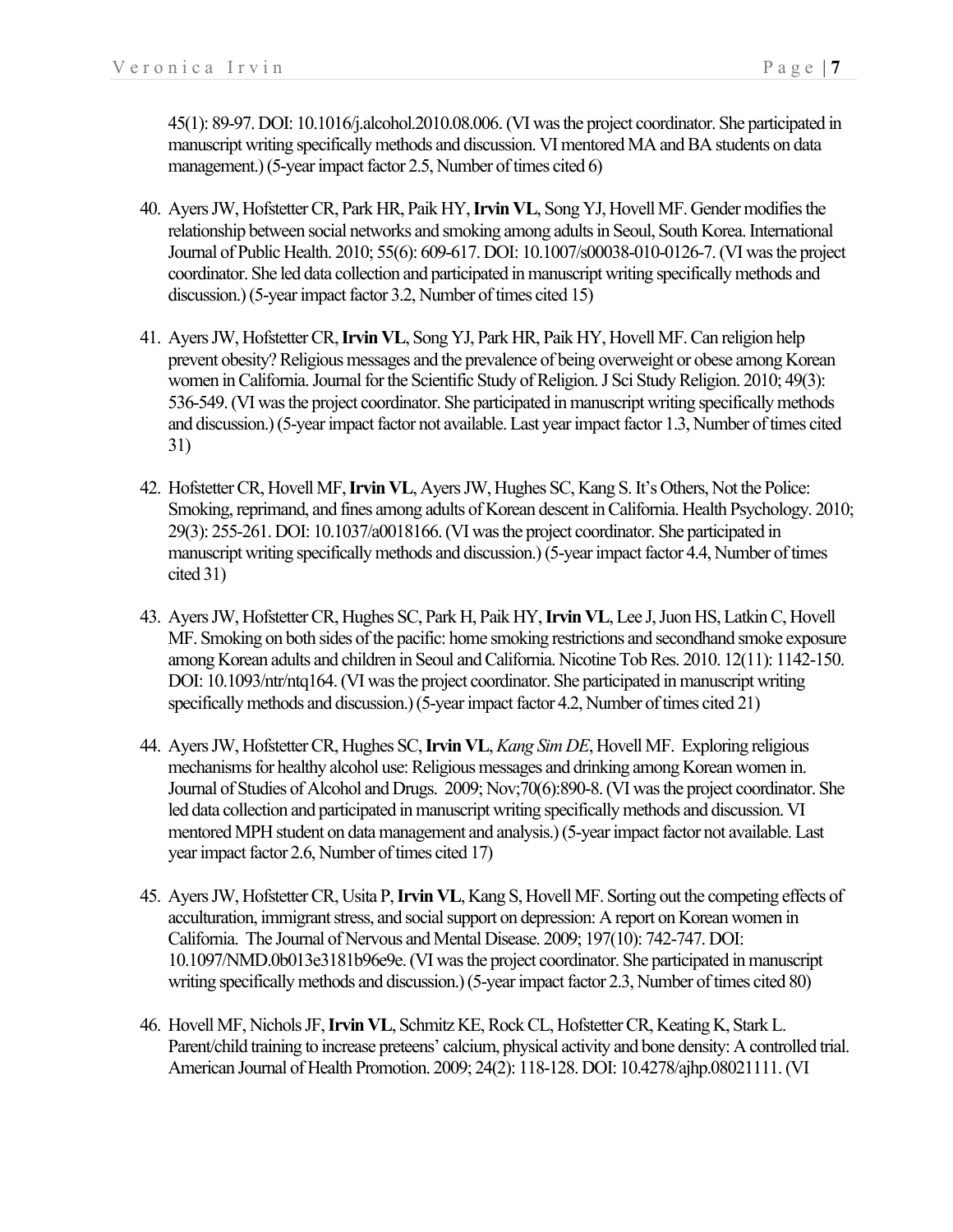oversaw data collection and management for the trial. She conducted the analyses for this paper and wrote the results.)(5-year impact factor 2.7, Number of times cited 21)

- 47. Hughes SC, Corcos IA, Hofstetter CR, Hovell MF, **Irvin VL.** Longitudinal study of household smoking ban adoption among Korean Americans. American Journal of Preventive Medicine. 2009; 37(5): 437-440. DOI: 10.1016/j.amepre.2009.06.015.(VI was the project coordinator. She led data collection and participated in manuscript writing specifically methods and discussion.)(5-year impact factor 5.3, Number of times cited 14)
- 48. Hofstetter CR, Ayers JW, **Irvin VL**, *Kang Sim DE*, Hughes SC, *Reighard F*\*, Hovell MF. Does church participation facilitate tobacco control? A Report on Korean immigrants. Journal of Immigrant and Minority Health. 2009; 12: 187-197. DOI: 10.1007/s10903-009-9228-9. (VI was the project coordinator. She led data collection and participated in manuscript writing specifically methods and discussion. VI mentored MPH student on data management and analysis. Earlier versions were student MPH thesis.)(5-year impact factor 1.7, Number of times cited 34)
- 49. Hughes SC, Corcos IA, Hofstetter CR, Hovell MF, **Irvin VL**, Park HR, Paik HY. Home smoking restrictions among Koreans in Seoul. Asia Pacific Journal of Public Health. 2009; 21(1): 63-70. DOI: 10.1177/1010539508327029.(VI was the project coordinator. She led data collection and participated in manuscript writing specifically methods and discussion.)(5-year impact factor 1.4, Number of times cited 13)
- 50. Hughes SC, Corcos IA, Hofstetter CR, Hovell MF, Seo DC, **Irvin VL**, Park HR, Paik HY. Secondhand Smoke exposure among nonsmoking adults in Seoul, Korea. Asian Pacific Journal of Cancer Prevention. 2008; 9:247-252. (VI was the project coordinator. She led data collection and participated in manuscript writing specifically methods and discussion.)(5-year impact factor in 2013 was 1.5, Number of times cited 42)
- 51. Hughes SC, Corcos IA, Hofstetter CR, Hovell MF,**Irvin VL**. Environmental Tobacco Smoke Exposure among Korean American nonsmokers in California. Nicotine & Tobacco Research. 2008;10(4):663-670. DOI: 10.1080/14622200801978748. (VI was the project coordinator. She led data collection and participated in manuscript writing specifically methods and discussion.)(5-year impact factor 4.1, Number of times cited 20)
- 52. Hofstetter CR, Usita PM, Martinez-Donate A,**Irvin VL**, Hovell MF, Jung KR, Park HR, Paik HY, Zakarian J, Lee J, Faller S. Intergenerational differences in acculturation and family conflict a among Korean immigrant families. Strength and Challenges of New immigrant families: implications for research, theory, education and service. Lanham, MD: Lexington Books; 2008; 241-264. DOI: 10.1111/j.1756-2589.2009.00030.x. (VI was the project coordinator. She led data collection and participated in manuscript writing specifically introduction, methods and discussion.)
- 53. Nichols JF, **Irvin VL**, Schmitz KE, Hovell MF. Body composition and fat distribution in Non-Hispanic White and Hispanic Pre-Adolescents. Int J Body Comp Res. 2008; 6(1): 9-16. DOI: 10.1016/j.diabet.2010.01.010. (VI oversaw data collection and management for trial. She conducted the analyses for this paper and wrote the results section.)(Not indexed in Journal Citation Reports)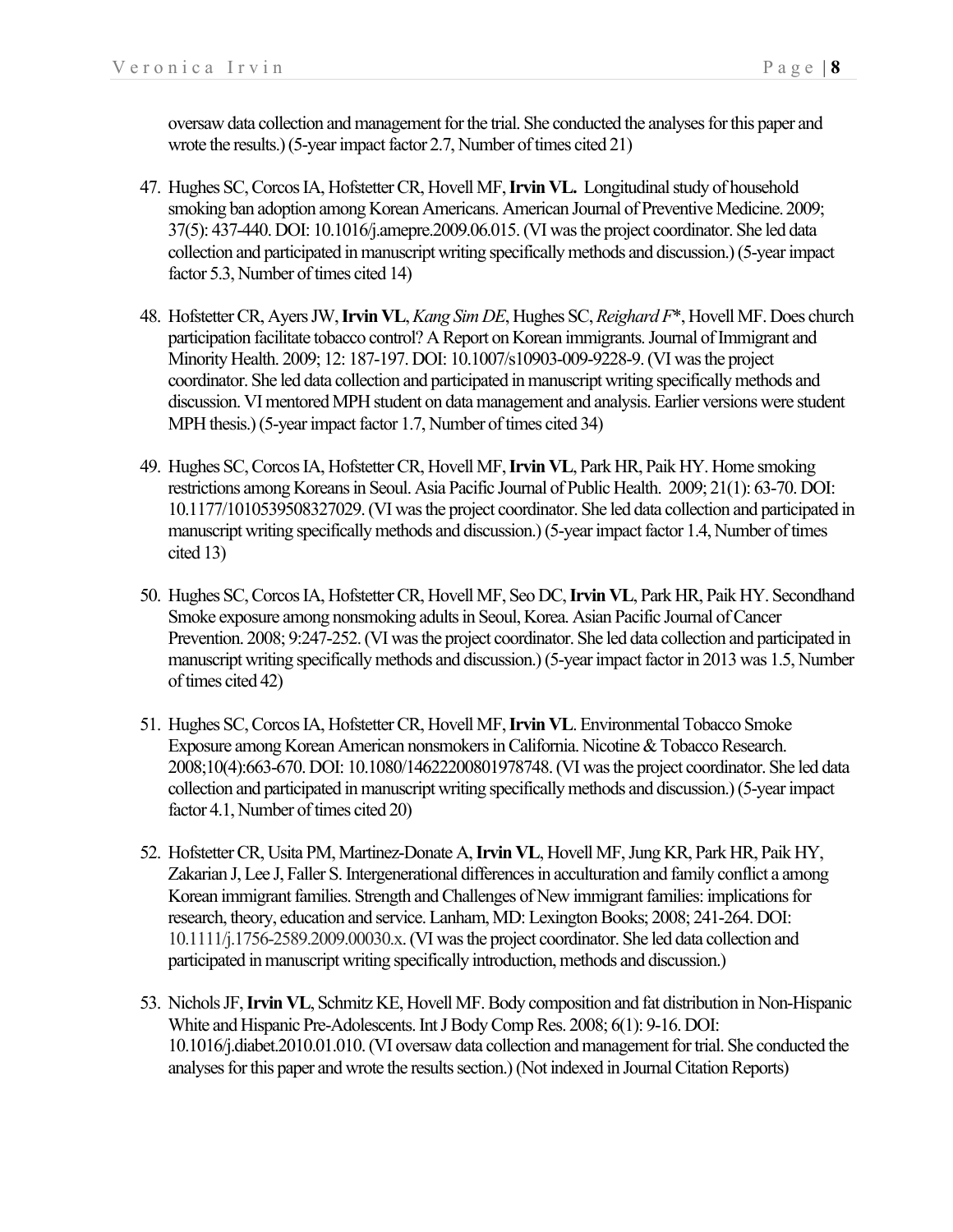- 54. Hughes SC, Hovell MF, Hofstetter CR, **Irvin VL**,Park HR, Paik HY. Home Smoking Policy and Environmental Tobacco Exposure among Koreans in Seoul. Tob Control. 2008; 17(1):71-2. DOI: 10.1136/tc.2007.02224.(VI was the project coordinator. She led data collection and participated in manuscript writing specifically methods and discussion.)(5-year impact factor 5.7, Number of times cited 11)
- 55. Hofstetter CR, **Irvin VL**, Schmitz KE, Hovell MF, Nichols J, Kim HR, Ledet R, Zakarian J, Park HR, Paik HY, Lee J. Demography of exercise among Californians of Korean descent: a cross-sectional telephone survey. J Immigr Minor Health. 2008;10(1):53-65. DOI: 10.1007/s10903-007-9050-1.(VI was the project coordinator. She led data collection and participated in manuscript writing.)(5-year impact factor 1.7, Number of times cited 28)
- 56. Hofstetter CR, Hovell MF, Jung KR, Raman R, **Irvin VL** & Ni R. The first puffs: Forces in smoking initiation among Californians of Korean descent. Nicotine Tob Res. 2007;9(12):1277-86. DOI: 10.1080/14622200701704863.(VI was the project coordinator. She led data collection and participated in manuscript writing specifically methods and discussion.)(5-year impact factor 4.1, Number of times cited 26)
- 57. Hovell MF, **Irvin VL**. The public health significance of ETS exposure to dogs and other pets. (Commentary) Nicotine Tob Res. 2007;9(11):1067-69. DOI: 10.1080/14622200701648243.(VI cowrote editorial with senior author). (5-year impact factor 4.1, Number of times cited 5)
- 58. Hill LH, Hofstetter CR, Hovell MF, Lee J,**Irvin V,**Zakarian J, Roussos S. Risk factors for cardiovascular disease among Koreans residing in California and Seoul. J Immigr Refug Stud. 2006;4(4):37-54. DOI: http://dx.doi.org/10.1300/J500v04n04\_04.(VI was the project coordinator. She led data collection and participated in manuscript writing specifically methods and discussion.) (5-year impact factor 0.9, Number of times cited 4)
- 59. Hofstetter CR, Hovell MF, **Irvin VL,**Ledet R, Ni R, Jung KR, Park HR, Song YJ, Paik HY. Demography of exercise: Koreans residing in Seoul. Asian J Health Information Sciences. 2006; 1(2):136-51. DOI: 10.1007/s10903-007-9050-1.(VI was the project coordinator. She led data collection and participated in manuscript writing specifically methods and discussion.) (Not indexed in Journal Citation Reports, Number of times cited 2)
- 60. Hill L, Hofstetter CR, Hovell MF, Lee J,**Irvin VL**, Zakarian JM. Koreans' Use of Medical Services in Seoul, Korea and California. Journal of Immigrant & Minority Health. 2006; 8(3): 273-280. DOI: 10.1007/s10903-006-9332-4.(VI was the project coordinator. She led data collection and participated in manuscript writing specifically methods and discussion.)(5-year impact factor 1.7, Number of times cited 17)
- 61. Adams MA, Hovell MF, **Irvin V**, Sallis JF, Coleman KJ, Liles S. Promoting Stair Use by Modeling: An Experimental Application of the Behavioral Ecological Model. American Journal of Health Promotion. 2007; 21(2):101-109. (VI collected data and assisted with manuscript writing.) (5-year impact factor 2.7, Number of times cited 50)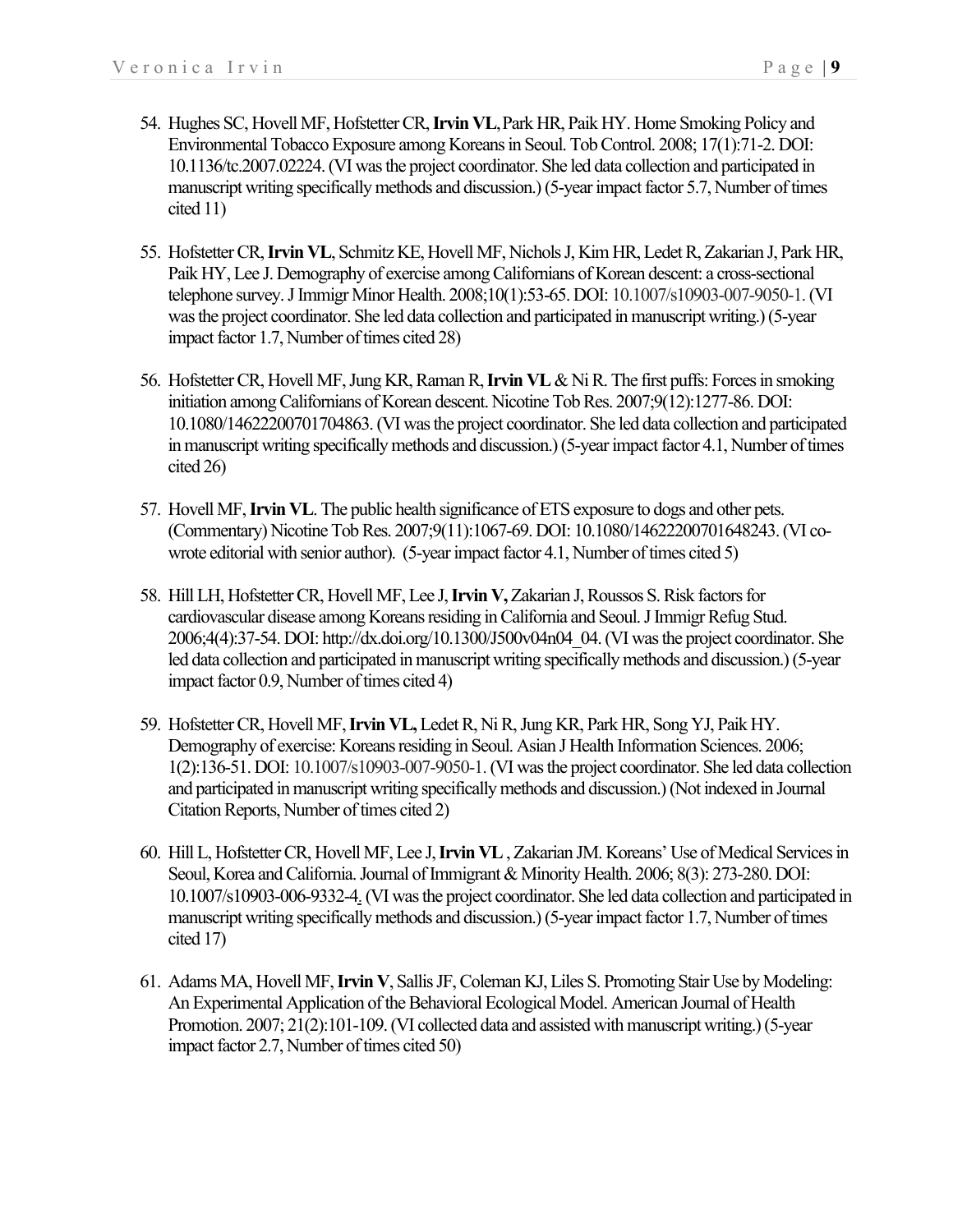- 62. Song YJ, Paik HY, Park HR, Hofstetter CR, Hovell MF, Irvin VL, Lee J. Dietary Frequencies of Korean American Adolescents in California: Correlation of Acculturation and Parental Dietary Consumption. Nutritional Sciences. 2005; 8(2): 104-110. DOI: (VI was the project coordinator. She led data collection and participated in manuscript writing specifically methods and discussion.)(Not indexed in Journal Citation Reports)
- 63. Song YJ, Paik HY, Park HR, Hofstetter CR, Hovell MF, Lee J,**Irvin VL**. Socioeconomic, acculturation, and lifestyle factors to affect the dietary patterns among Korean Americans in California. Journal of Korean Nutrition Society. 2004; 7(3): 158-164. (VI was the project coordinator. She led data collection and participated in manuscript writing specifically methods and discussion.)(Not indexed in Journal Citation Reports, Number of times cited 3)
- 64. Ji M, Hofstetter CR, Hovell MF, Lee J, Song YJ, **Irvin VL**. Smoking cessation patterns and predictors among adult Californians of Korean descent. Nicotine and Tobacco Research. 2005; 79(1); 59-69. DOI: 10.1080/14622200412331328493.(VI was the project coordinator. She led data collection and participated in manuscript writing specifically methods and discussion.)(5-year impact factor 4.1, Number of times cited 29)
- 65. Schmitz KE, Hovell MF, Nichols JF,**Irvin VL**, Keating K, Simon G, Gehrman C, Jones K. A validation study of early adolescents' pubertal self-assessments. Journal of Early Adolescence. 2004; 24(4):357-384. DOI: 10.1177/0272431604268531(VI oversaw data collection and management. She conducted the analyses for this paper and wrote the results section.)(5-year impact factor 2.2, Number of times cited 80)
- 66. Song YJ, Paik HY, Park HR, Hofstetter CR, Hovell MF, Lee J, **Irvin VL**. Acculturation and health risk behaviors among Californians of Korean descent. Preventive Medicine. 2004; 39:147-156. DOI: 10.1016/j.ypmed.2004.01.013.(VI was the project coordinator. She led data collection and participated in manuscript writing specifically methods and discussion.)(5-year impact factor 4.0, Number of times cited 118)
- 67. Hofstetter CR, Lee J, Hovell MF, Zakarian JM, Park HR, Paik HY, **Irvin VL**. Tobacco use and acculturation among Californians of Korean descent: A behavioral epidemiological analysis. Nicotine & Tobacco Research. 2004; 6(3):481-489. DOI: 10.1080/14622200410001696646.(VI was the project coordinator. She led data collection and participated in manuscript writing.)(5-year impact factor 4.1, Number of times cited 90)

#### Under review:

- 1. Đoàn LD, Hooker K, Govier D, Turner S, Choun S, **Irvin VL**. Depression and change in living arrangements in Medicare Advantage older adults by race/ethnicity. American Journal of Public Health. Under review.
- 2. Đoàn LD, Takata Y, Mendez-Luck C, Hooker K, **Irvin VL.**Cardiovascular Disease and Health-Related Quality of Life Among Asian American, Native Hawaiian and Pacific Islander Older Adults. Journal of Aging and Health Under review.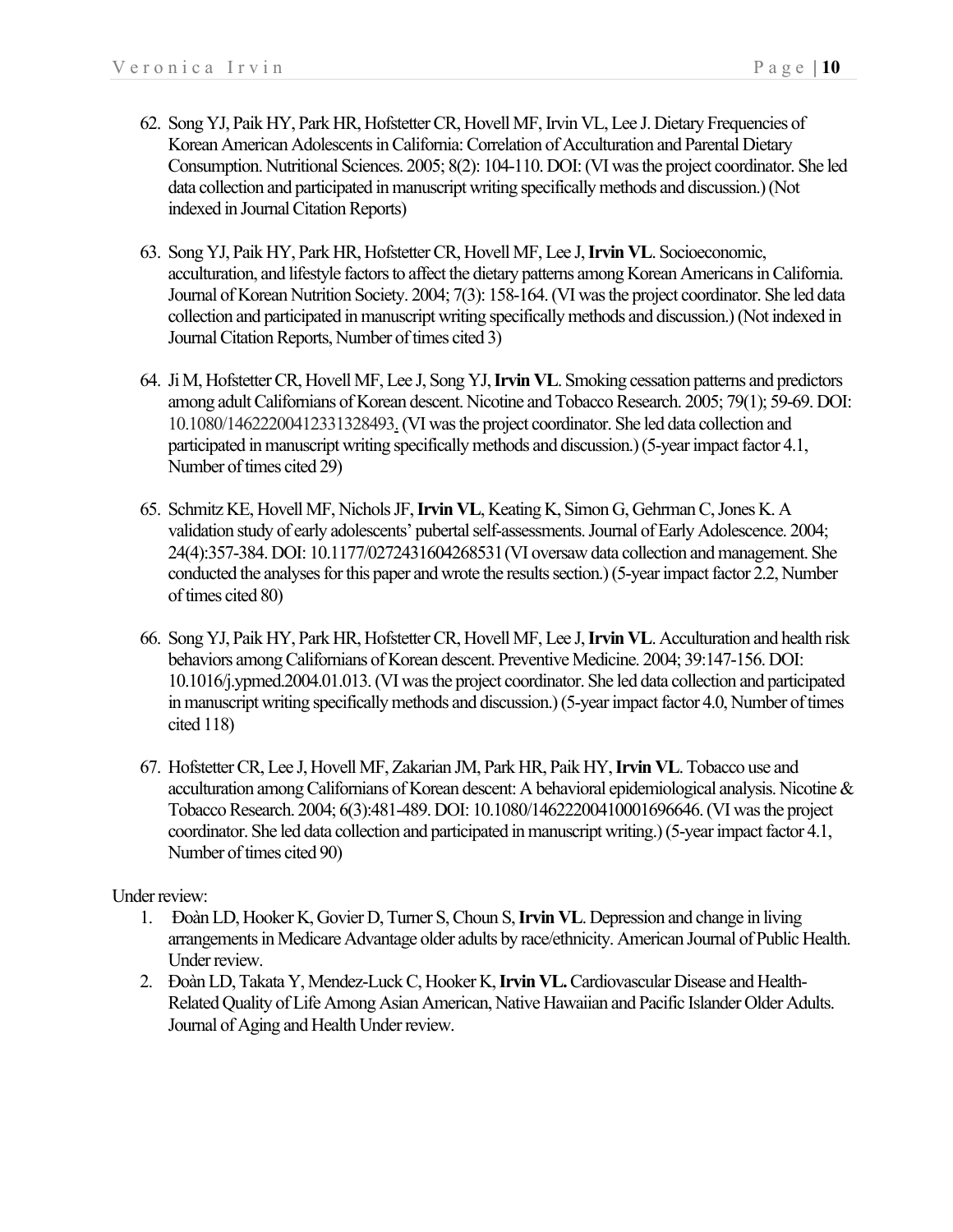# **Non-Refereed Articles**

- **1.** Phibbs S, York E, Ponco J, Sifuentes J, **Irvin V**. Building social resilience through public health practice in Oregon. Policy Brief for Oregon Health Authority. Date first available August 2019. **https://www.oregon.gov/oha/PH/HEALTHYENVIRONMENTS/CLIMATECHANGE/Docu ments/2020/Social-Resilience-Study-Brief-FINAL.pdf**
- 2. Irvin VL, Leon-Gutierrez M, Bertoni D. Regular Mammograms Are Beneficial, But Don't Forget about Your Breasts the Rest of the Year. Society of Behavioral Medicine, Health Living Article, October 25, 2021. https://www.sbm.org/healthy-living/breast-cancer-screening-tips

### **Refereed Presentations**

Unless noted otherwise, the first author was the presenter. The names of students working under my supervision are in italics. Oral presentations are noted with asterisk (\*).

- 1. **Irvin VL**, Bertoni D, Leon Gutierrez M, Cabello Ignacio J, Hagerty S, Baker K, Franklin F. Interval breast cancer: Advice from survivors. Poster presentation at the Society for Behavioral Medicine 43rd Annual Meeting, April 6-9, 2022; Baltimore, MD.
- 2. Zhang Z\*, Tabung FK, Curran G, Shannon J, Velie EM, **Irvin VL**, JE Manson, Simon MS, Snetselaar L, Dindar DA, Pyel C, Jindal S, Nelson H, Schedin P. Obesity is Inversely Associated with Interval Breast Cancer Risk among Postmenopausal Women in the Women's Health Initiative. Oral presentation at the National Institutes of Health, Office of Research on Women's Health, 2021 Annual BIRCWH Meeting.in Bethesda, MD, December 13, 2021.
- 3. *Char CA*, **Irvin VL**, Harvey M. Perceived healthcare discrimination for the deaf and hard of hearing prior to and during the covid-19 pandemic. Virtual research spotlight presentation at the Society for Behavioral Medicine 42nd Annual Meeting, April 12-16, 2021; virtual meeting.
- 4. Leon-Gutierrez M, **Irvin VL**, Torres-Estrada AM, Zhao M. The impact of visual formats on mammography screening among Latinas in a low-income rural community in Oregon. Virtual research spotlight presentation at the Society for Behavioral Medicine 40th Annual Meeting, April 12-16, 2021; virtual meeting.
- 5. Lucas C\*, Kile ML, **Irvin VL**, Neilson L. Be Well Oregon. Oral presentation (delivered remotely) at OSU Extension Service Annual Conference December 10, 2020 at Oregon State University, Corvallis, Oregon.
- 6. *Harrison, S*\*., Rohlman D., **Irvin V.,** Kile M. A Mixed Methods Approach to Measure Cultural Competency in Oregon State University Research Scientists Working with a Pacific Northwest Tribe. American Public Health Association Conference. San Francisco, CA (virtual). October 27, 2020.
- 7. Zhang Z\*, **Irvin VL**, Simon MS, Chlebowski RT, Luoh SW, Shadyab AH, Krok-Schoen JL, Tabung FK, Qi L, Edwards BJ, Stefanick ML, Schedin P, Jindal S. Blind Spot: Getting a grip on the 30% of all breast cancers that are missed by routine screening. Oral presentation at the 44th Annual American Society of Preventive Oncology conference, March 22-24, 2020; Tucson: AZ.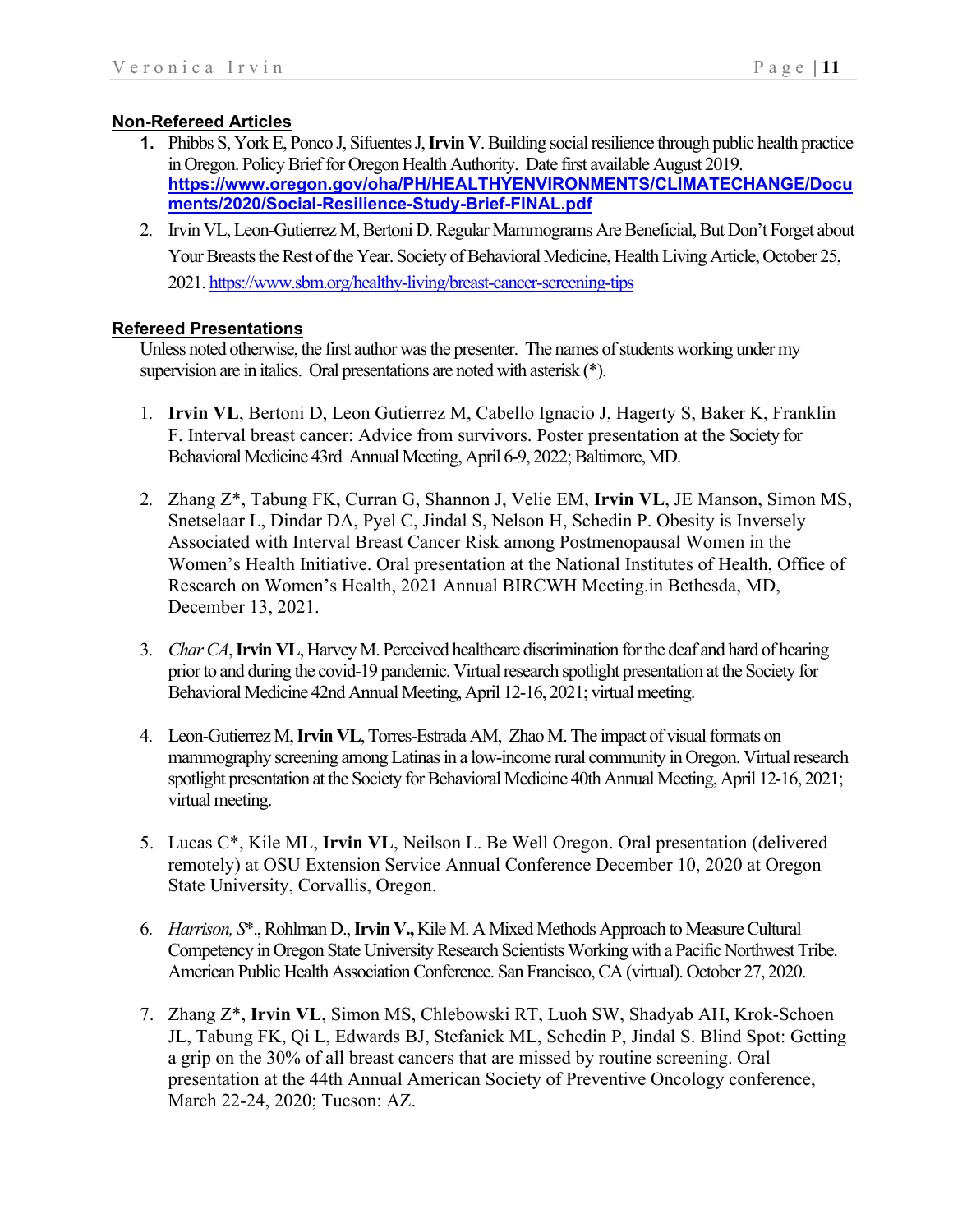- 8. Elwood WN, **Irvin VL.** Psychological health influences of legal-marriage and partnerships on same-sex couples. Poster presentation at the Society for Behavioral Medicine 40th Annual Meeting, April 1-4, 2020; San Francisco, CA.
- 9. Blaustein KL, Thorburn S, **Irvin VL**. Stigma experiences of breast, prostate, and lung cancer survivors in rural Oregon. Poster presentation at the American Public Health Association 147th Annual Meeting (2019). November 2-6, 2019; Philadelphia, PA.
- 10. Blaustein KL, Thorburn S, **Irvin VL**. Surviving Cancer in Rural Oregon: Perceptions of Breast, Prostate, and Lung Cancer Survivors Living in Rural and Frontier Areas. Poster presentation at the American Public Health Association 147th Annual Meeting (2019). November 2-6, 2019; Philadelphia, PA.
- 11. Choun S, Kurth ML, Witzel DD, Lee D, Chandler KD, **Irvin VL**, Aldwin CM. Gender and Age Differences in Links between Veterans' PTSD and Spouses' Depressive Symptoms. Poster presentation at the Society for the Study of Human Development. October 11-13, 2019; Portland, OR.
- 12. *Doan LN\**, Takata Y, Mendez-Luck C, Hooker K, **Irvin VL**. Cardiovascular disease among Asian American and Pacific Islander Medicare Advantage Beneficiaries from the Health Outcomes Survey, 2011-2015. Oral presentation at the American Public Health Association 147th Annual Meeting (2019). November 2-6, 2019; Philadelphia, PA.
- 13. *Doan LN*\*, Takata Y, Hooker K, Mendez-Luck C, **Irvin VL**. Neighborhood Socioeconomic Disadvantage and Cardiovascular Disease Among Asian and Pacific Islander Medicare Advantage Enrollees in California. Oral presentation at the 2019 Interdisciplinary Association for Population Health Science Conference (2019). October 1- 4, 2019; Seattle, WA.
- 14. Milovancev M\*, Tuohy J, Townsend K, **Irvin VL**. Influence of Surgical Margin Completeness on Risk of Local Tumor Recurrence in Canine Cutaneous and Subcutaneous Soft Tissue Sarcoma: A Systematic Review and Meta-Analysis. Podium presentation at the annual meeting of the American College of Veterinary Surgeons, October 17-19, 2019; Las Vegas, NV.
- 15. *Hudson-Hanley B*, **Irvin V**, Flay B, MacDonald M, Bellinger D, Kile ML. Prenatal PBDE Exposure and Neurodevelopment in Children Seven Years Old or Younger: A Systematic Review and Meta-Analysis. Poster presentation at the annual meeting of the Society of Pediatric and Perinatal Epidemiologic Research (SPER), June 21, 2019; Minneapolis, MN.
- 16. **Irvin VL**, Chandler K, Aldwin C. Gender differences in military life, underemployment and depression among spouses of military veterans. Poster presentation at the Society for Behavioral Medicine 39th Annual Meeting, March 6-9, 2019; Washington, DC.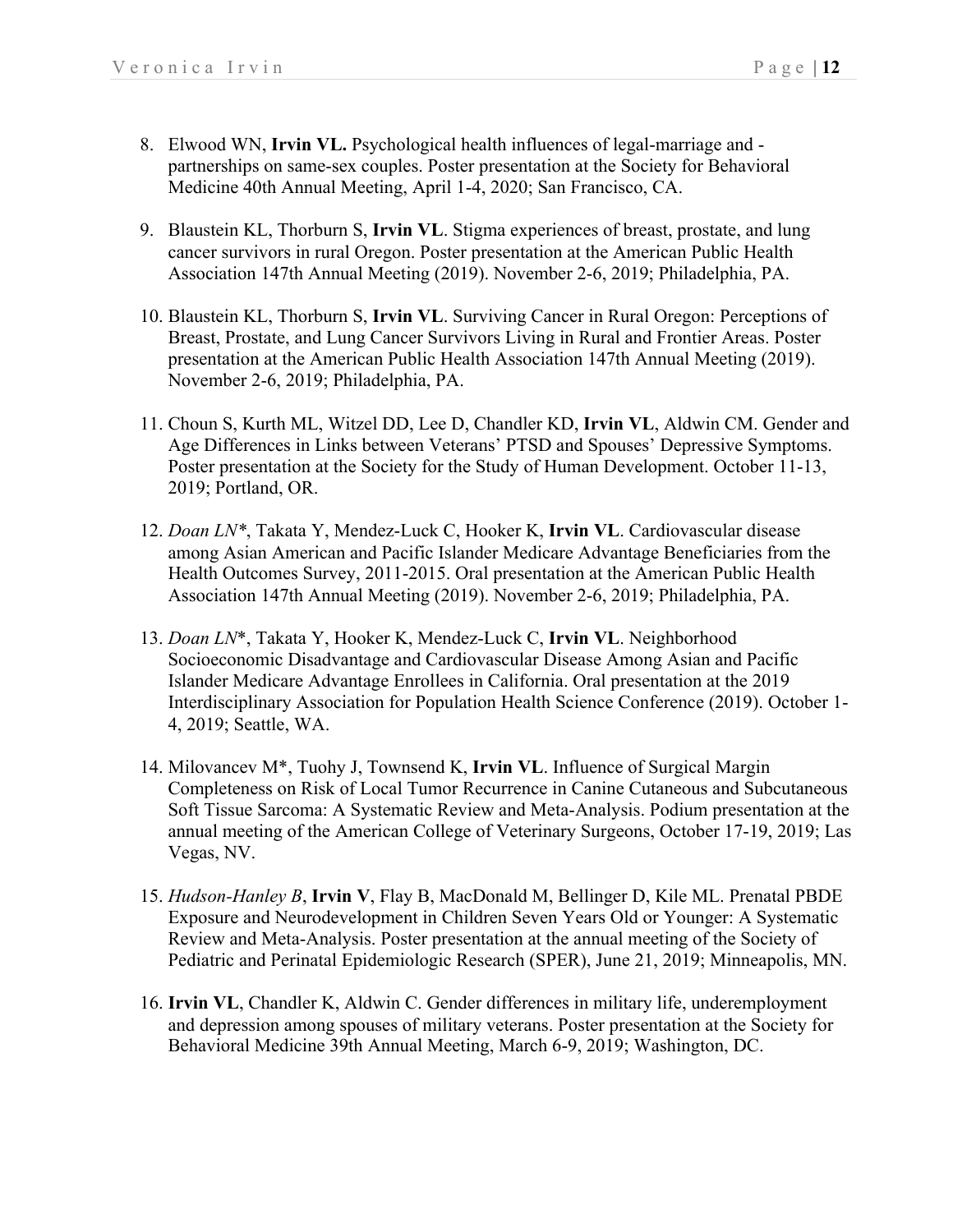- 17. *Torres A*, **Irvin VL**, Zhao M, Sanchez A, *Gutierrez ML*. Mobile Mammography vs. Permanent Clinic – Insights from underserved women in Linn County. 2018 Oregon Public Health Association conference and meeting, October 8-9, 2018, Corvallis, OR.
- 18. *Mendez O*, Herrera V, **Irvin V**, Li T, Zhao M. The Impact of the Affordable Care Act on health service utilization among low-income Hispanic patients attending a safety-net clinic in Linn County, OR. 2018 Oregon Public Health Association conference and meeting, October 8-9, 2018, Corvallis, OR.
- 19. *Doan LN*, Phibbs S, Choun S, Hooker K, Mendez-Luck C, **Irvin V.** (2018, September). Health-related quality of life among Asian & Pacific Islander Medicare beneficiaries. Poster: National Center for Bioethics in Research and Health Care at Tuskegee University and the Office of Minority Health and Health Equity at the Centers for Disease Control and Prevention (CDC), 2018 Public Health Ethics Forum: Minority Elders and Healthy Aging: Atlanta, GA; September 13, 2018.
- 20. Boman M, **Irvin VL.** Home smoking bans among homosexual or bisexual Adults in California, USA. American Public Health Association; Annual Meeting & Expo, November 10-14, 2018, San Diego, CA
- 21. **Irvin VL**, Phibbs S, *Doan L*, *Stevens A.*Comparison of discussions with providers among Asian & Pacific Islander and non-Hispanic white Medicare Advantage beneficiaries. American Public Health Association; Annual Meeting & Expo, November 10-14, 2018, San Diego, CA.
- 22. Phibbs S,\* *Doan L,***Irvin VL**, Vy T. Factors Associated with Mental Component Summary (MCS) Scores Among Medicare Advantage Beneficiaries. American Public Health Association; Annual Meeting & Expo, November 10-14, 2018, San Diego, CA. Oral presentation.
- 23. *Doan L*, Geldof J, **Irvin VL.**.Cross-cultural equivalence of the Veterans RAND 12-Item health survey for health-related quality of life in Asian American Medicare Advantage Beneficiaries. American Public Health Association; Annual Meeting& Expo, November 10-14, 2018, San Diego, CA
- 24. *Doan L*\*, Takata Y, Sakuma K, **Irvin VL**. Asian & Pacific Islander Grants Awarded by the National Institutes of Health: Funding Trends Between 1985 and 2017. American Public Health Association; Annual Meeting & Expo, November 10-14, 2018, San Diego, CA. Oral presentation.
- 25. *Ferrer S,* Zhao M, *Timmerman C, Ashi C, Fulton A, Wollmer M*, **Irvin VL,** Li T, *Gonzalez I, Nguyen N, Herrera V, Mendez O*. . Consistency of Screening Blood Pressure in Spanish Speaking Patients Within Medical Specialties. Samaritan Research Day, Mary 11, 2018, Corvallis, OR
- 26. Zhao M, *Timmerman C, Ashi C, Fulton A, Wollmer M, Farrer S,* **Irvin VL**, *Li T, Gonzalez I, Nguyen N, Herrera V, Mendez O***.** Evaluation of Safety Net Services: An Academic and clinic partnership. Samaritan Research Day, Mary 11, 2018, Corvalis, OR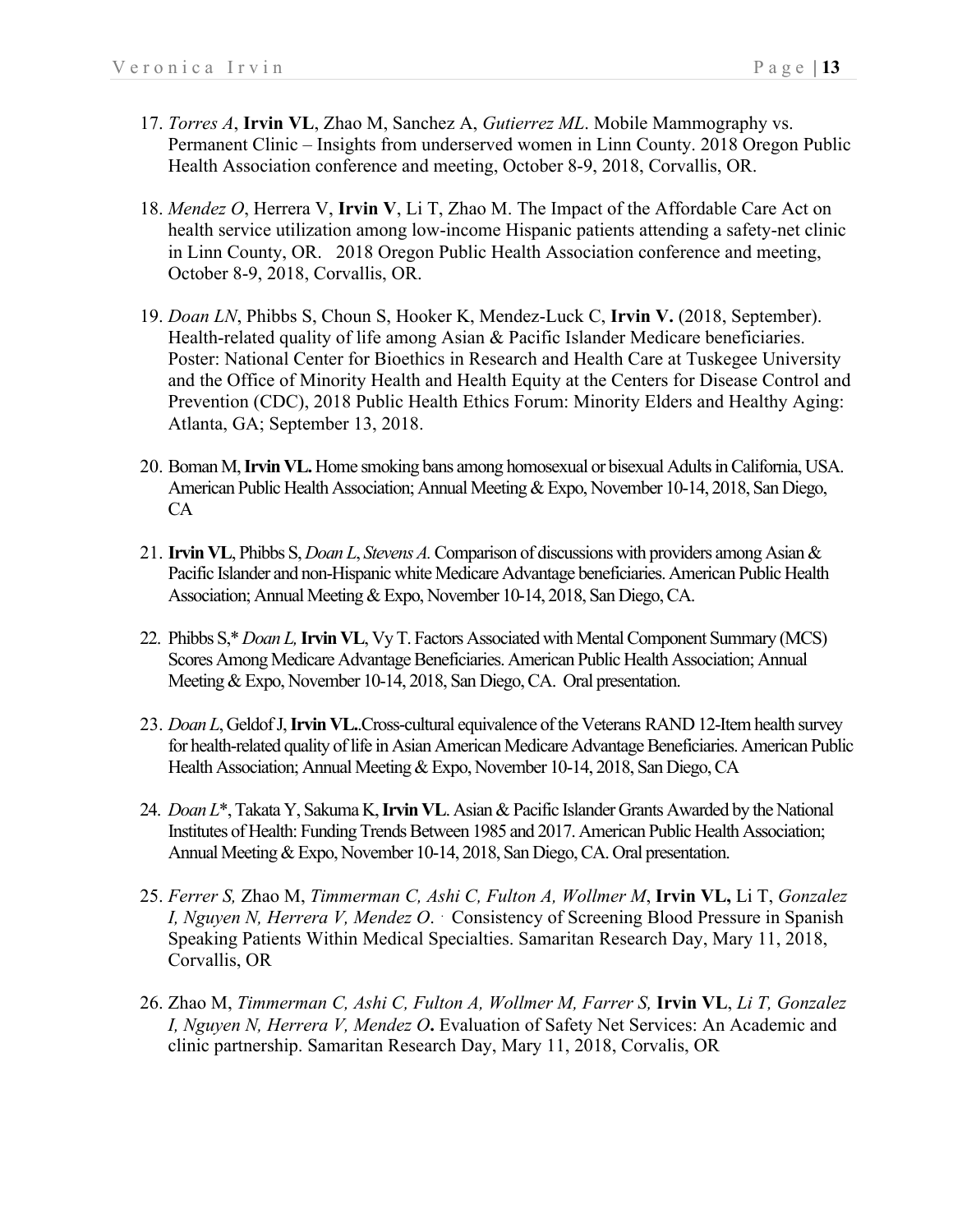- 27. **Irvin VL\***, Bogart K*.* Shared decision-making and sources of information among persons with rare diseases: An online survey with a U.S. sample. Selected for oral presentation at the Society for Behavioral Medicine 38th Annual Meeting, April 11– 14, 2018, New Orleans, LA. Oral presentation.
- 28. Dodge-Vera\*, T., Elliott, K., **Irvin, V**., Johnson, T. Engaging CPHHS Students in Experiential Learning Opportunities. Oral presented at OSU Extension Service Annual Conference December 4, 2017 at Oregon State University, Corvallis, Oregon.
- 29. *Doan L\*,* Phibbs S, Choun S, Hooker K, Mendez-Luck C, **Irvin VL**. Health-related quality of life among Asian & Pacific Islander Medicare beneficiaries. American Public Health Association 145th Annual Meeting and Expo, November 4- 8, 2017, Atlanta, GA. Oral presentation.
- 30. *Doan L,* Phibbs S, Choun S, Hooker K, Mendez-Luck C, **Irvin VL**. Comparison of the prevalence and factors associated with falls among aging Asian & Pacific Islander and non-Hispanic white Medicare Advantage beneficiaries. American Public Health Association 145th Annual Meeting and Expo, November 4- 8, 2017, Atlanta, GA.
- 31. **Irvin VL**, Rohlman D, Vaughn A, *Amantia R*, Kile M. Development and validation of an environmental health literacy assessment tool. Society for Behavioral Medicine 37th Annual Meeting, March 30 – April 2, 2017, San Diego, CA.
- 32. Kile M L, Chetock T, Cude C, Dubuisson N, Cogswell, K, Emminger B, Lucas C, **Irvin VL**. Reducing exposure to environmental hazards by promoting domestic well water safety. Poster presentation at the American Public Health Association. Annual Meeting. October 29 – November 2, 2016. Denver, CO.
- 33. **Irvin VL**, Faith J, *Seifert JR*, Shadley H, Kaplan RM. Adherence to USPSTF or ACS guidelines and reading level of recommendations available from websites of licensed mammography facilities in Oregon. Abstract submitted to American Public Health Association. Annual Meeting. October 29 – November 2, 2016. Denver, CO.
- 34. Zhao M, **Irvin VL**, Sanchez A, *Torres A*, Li T. Health literacy, barriers to care and satisfaction with healthcare navigator services among Spanish-speaking clients at a safetynet clinic in Oregon. 72nd annual Oregon Public Health Association conference and meeting, October 10-11, 2016, Corvallis, OR.
- 35. Lindly O, Faith J, **Irvin V**L, *Doan L*, Sinky T, Johnson T, Thorburn S. CAM use and disclosure among breast cancer survivors: Lessons learned from a small pilot study in Oregon. 72nd annual Oregon Public Health Association conference and meeting, October 10-11, 2016, Corvallis, OR.
- 36. *Doan LN*, **Irvin VL,** Phibbs S. Racial and ethnic differences in the healthcare management of heart disease in California adults. 72<sup>nd</sup> annual Oregon Public Health Association conference and meeting, October 10-11, 2016, Corvallis, OR.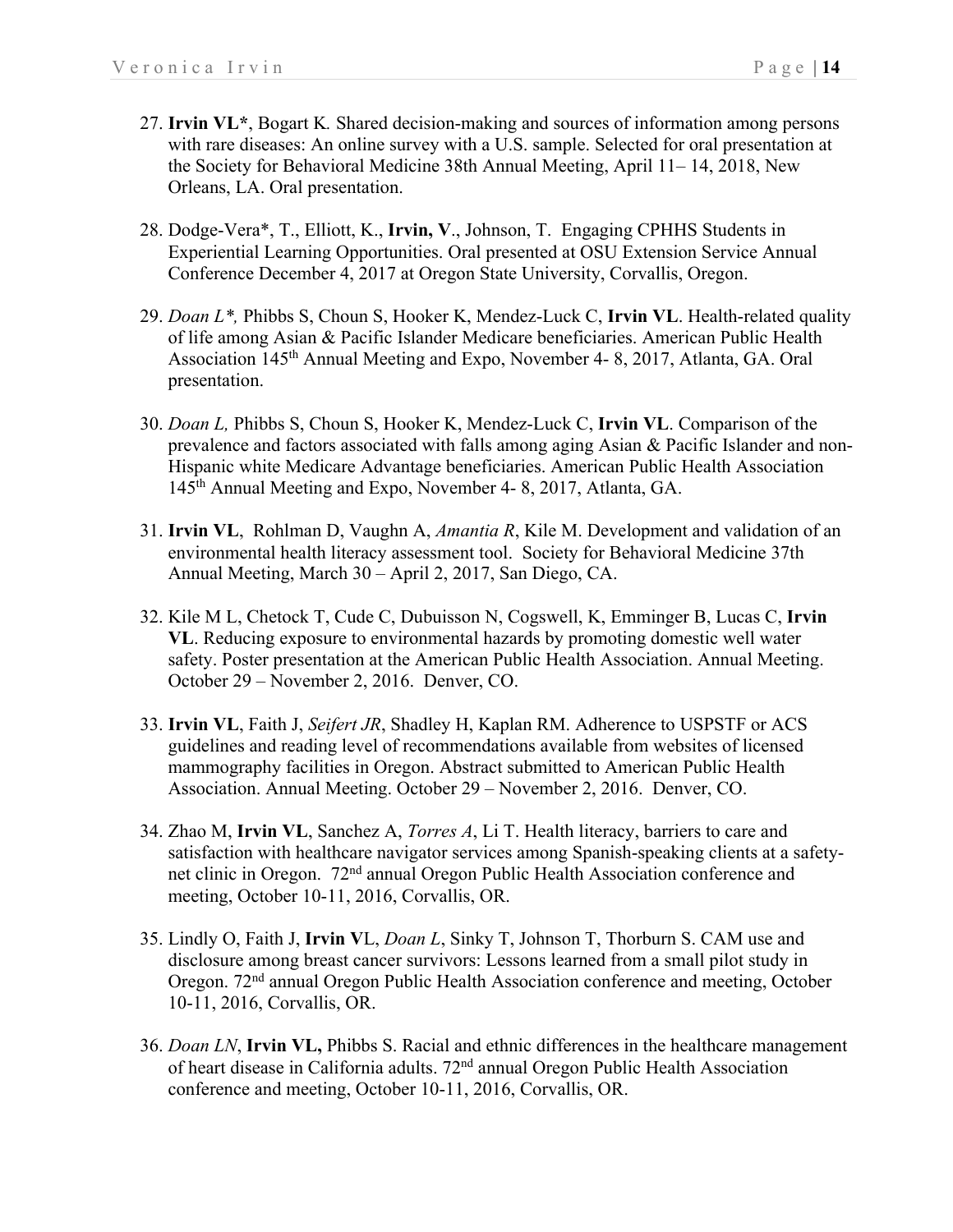- 37. *Glascock T*, Hemrick B, **Irvin VL.** Paws to de-stress: Program planning and implementation of therapy dogs for college students.  $72<sup>nd</sup>$  annual Oregon Public Health Association conference and meeting, October 10-11, 2016, Corvallis, OR.
- 38. Elwood WN, Philogene S, **Irvin VL\***, Kaplan RM, Orom H, Wilson DK, Moser RP, Stirratt M, Wheldon C, Scott MS, Fruend L, Lee K. NIH Grantspersonship: Opportunities to fund research and training. Society for Behavioral Medicine 36th Annual Meeting, March 30 – April 2, 2016, Washington, DC.
- 39. *Cotto-Negrón C, McFarland C,* **Irvin VL.** Evaluation of a Communicable Disease Program Communication of Health Alerts, Health Advisories and Health. Delivered as on oral presentation. 71st annual Oregon Public Health Association conference and meeting, October 12-13, 2015, Corvallis, OR.

Started tenure-line position at Oregon State University, Fall 2014

- 40. Elwood WN, **Irvin VL**, Sun Q. From perfect patients to uncovered chronically ill: Disparities in health, wellbeing, healthcare, and insurance coverage among LGB adults. Society for Behavioral Medicine 35th Annual Meeting, April 23-26, 2014, Philadelphia, PA.
- 41. **Irvin VL,** Kaplan RM. Primary outcomes in large behavioral random-controlled trials funded by NIH/NHLBI since 1980. Society for Behavioral Medicine 35<sup>th</sup> Annual Meeting, April 23-26, 2014, Philadelphia, PA.
- 42. Abramova Z, Choo P, **Irvin VL,** Oh M, Hofstetter CR, Hovell MF, Huh J. Depression, acculturation and perceived body shape and weight among Korean American women. Society for Behavioral Medicine 35th Annual Meeting, April 23-26, 2014, Philadelphia, PA.
- 43. **Irvin VL**, Meissner HI, Breen N, Kaplan RM. Non-normal screening mammography results, lumpectomies & breast cancer reported by California women, 2001-2009. Society for Behavioral Medicine 34th Annual Meeting, March 20-23, 2013, San Francisco, CA.
- 44. Irvin VL, Hofstetter CR, Nichols JF, Hovell MF. Osteoporosis among Korean Women in California: Comparison to U.S. Prevalence and Relationship with Acculturation to U.S. Lifestyle. US Public Health Service Annual Conference, May 2010, San Diego, CA.
- 45. Hovell MF, Schmitz KE, **Irvin VL\***. Potential contribution of dental health care providers to reduction of pediatric obesity. Weight of the Nation: CDC's Inaugural conference on obesity prevention and control. Washington, D.C. July 27 – 29, 2009. [Irvin VL delivered the oral presentation.]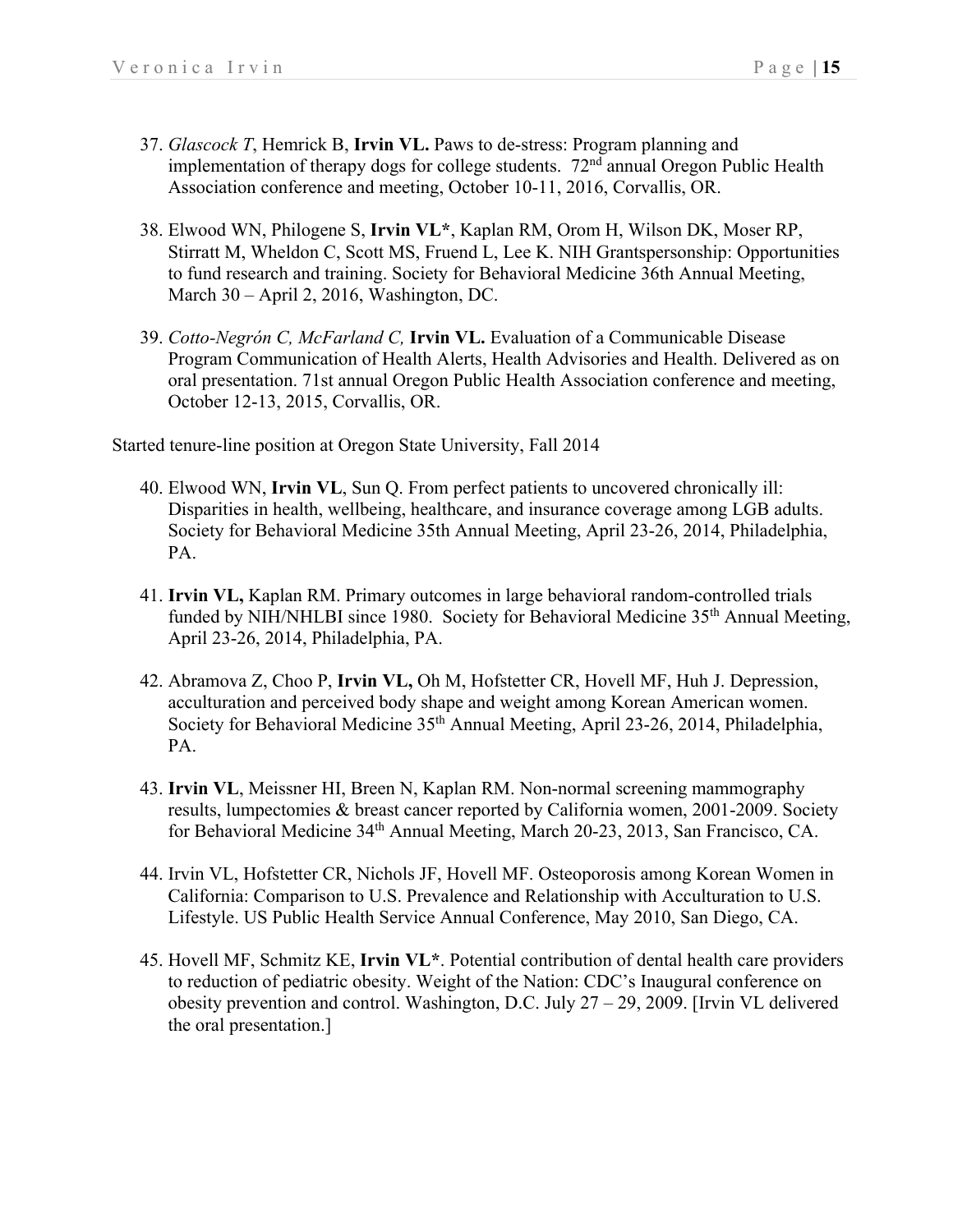- 46. **Irvin VL**, Saquib J, Pierce J. Predictors of attrition to a counseling to a weight-loss counseling program. San Diego Epidemiology Research Exchange, San Diego, CA, May 8, 2009.
- 47. **Irvin VL\***. High Risk of Binge Eating Disorder among California Women of Korean Descent. An oral presentation at the 2<sup>nd</sup> San Diego State University, Student Research Symposium, San Diego, CA, February 27 – 28, 2009.
- 48. *Kang Sim DE*, Hofstetter CR, **Irvin VL**, Ayers JW, Park HR, Paik HY. Relative influences of church denominations toward drinking alcohol among Korean American females living in California. A poster presented at the136th Annual Meeting of the American Public Health Association, San Diego, CA, October 25 – 29, 2008.
- 49. **Irvin VL**, Hofstetter CR, Usita P, Liles S, Hovell MF, Kang WS, Ni R. Prevalence and predictors of intimate partner violence among Korean women in California. A poster presented at the136th Annual Meeting of the American Public Health Association, San Diego, CA, October 25 – 29, 2008.
- 50. Hofstetter CR, Ayers J, **Irvin VL**, Kang E, Hovell MF, Reighard F, Hughes S. Church attendance and smoking among Korean Americans. 29<sup>th</sup> Annual Meeting Society for Behavioral Medicine 29th Annual Meeting and Scientific Sessions, San Diego, CA, March 26-29, 2008.
- 51. Hofstetter CR, **Irvin VL**, Cuevas J, Ni R, Ayers J, Hovell MF, Hughes S, Raman R. Correlates of current smoking: Reprimand and fines among California adults of Korean descent. Society for Research on Nicotine and Tobacco 14th Annual Meeting, Portland, OR, February 27 - March 1, 2008.
- 52. Adams MA, Hovell MF, Norman GJ, **Irvin VL**, Bishop B, Ben-Porat Y. Identifying Synergistic and Antagonistic Interactions of Reinforcement Contingencies for Daily Physical Activity. Association for Behavior Analysis International. San Diego, CA. May 26, 2007.
- 53. Hofstetter CR, Jung KR, Raman R, Hovell MF, **Irvin VL**, Ni RH. Forces in smoking initiation among Californians of Korean descent. Society for Research on Nicotine and Tobacco. 13th Annual Meeting. Austin, TX. February 21 – 24, 2007.
- 54. Hughes SC, Corcos IA, **Irvin VL**, Hofstetter CR, Hovell MF. High levels of environmental tobacco smoke exposure among Korean Americans. Society for Research on Nicotine and Tobacco. 13th Annual Meeting. Austin, TX. February 21 – 24, 2007.
- 55. Hughes SC, Corcos IA, **Irvin VL**, Hofstetter CR, Hovell MF. Home smoking policies among Koreans in Seoul. Society for Research on Nicotine and Tobacco. 13<sup>th</sup> Annual Meeting. Austin, TX. February  $21 - 24$ , 2007.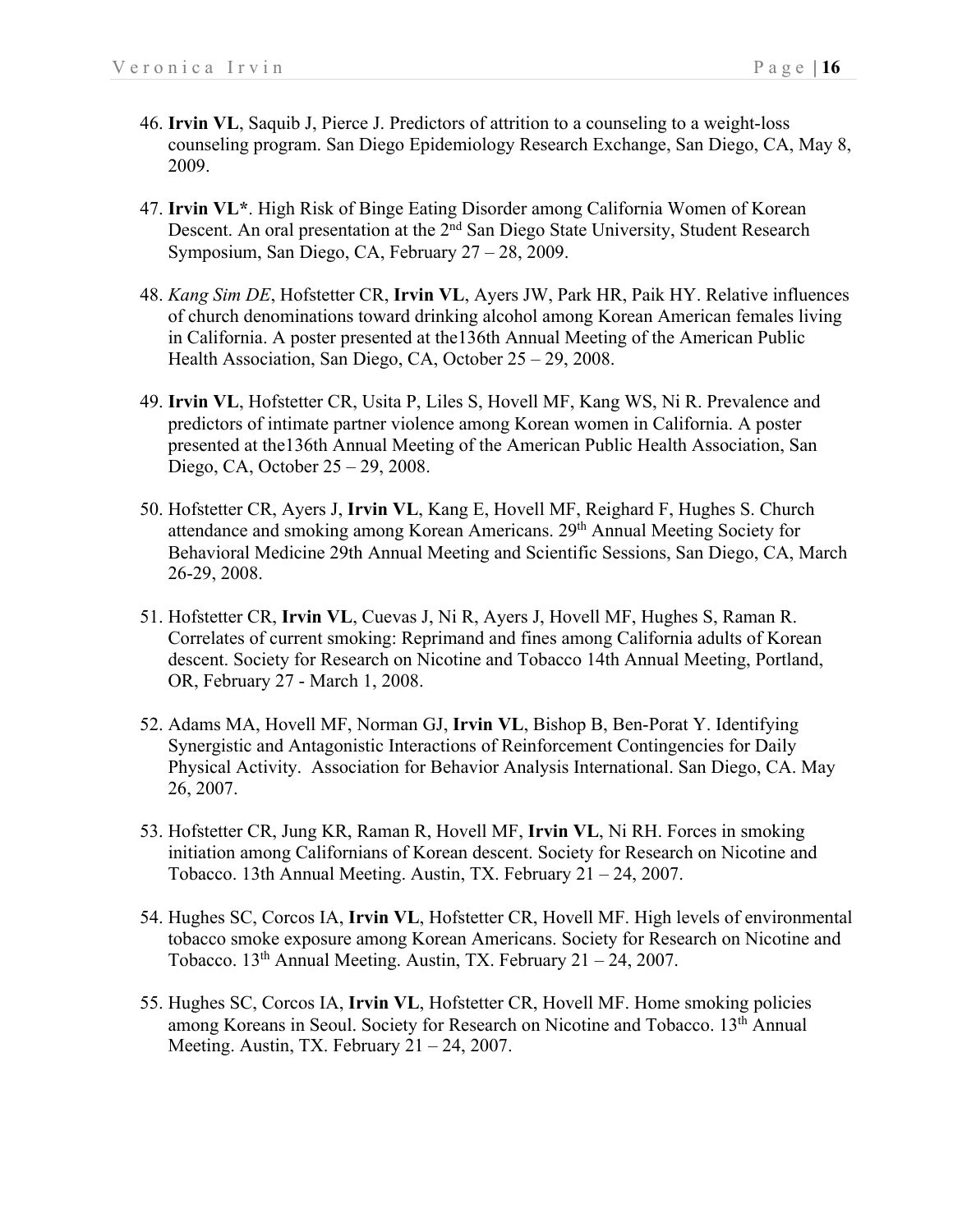- 56. Adams MA, Hovell MF, Norman GJ, **Irvin V**. Examining Ecological Hypotheses for Stair Use: Identifying Subgroups using Personal and Environmental Characteristics. To be presented at the Active Living Research Annual Conference, Coronado, California, February 23, 2007.
- 57. Hovell MF, Nichols JF, Schmitz KE, **Irvin VL,** Rock C, Keating K, Hofstetter CR. Preliminary outcome results of an osteoporosis prevention study in children. Symposium presented at International Society for Behavioral Nutrition and Physical Activity. 3<sup>rd</sup> Annual Conference. Washington, D.C. June 2004.
- 58. Schmitz KE, **Irvin VL**, Hovell MF, Nichols JF, Rock C, Keating K, Gehrman C, Hofstetter CR. Dose effect of compliance with an osteoporosis intervention in children. International Society for Behavioral Nutrition and Physical Activity. 3<sup>rd</sup> Annual Conference. Washington, D.C. June 2004.
- 59. Hovell MF, Adams M, **Irvin VL**, Sallis J. Social and physical contingencies for stair use at the airport: An experimental analysis of modeling. Society for Behavior Medicine. Baltimore, MD, March 24-27, 2004.
- 60. Adams M, **Irvin VL,** Schmitz KE, Hovell MF, Nichols JF, Sallis JF, Ryan S. The relationship between children's fitness and distance to neighborhood facilities. Society for Behavior Medicine. Baltimore, MD, March 24-27, 2004.
- 61. Hovell MF, Adams M, **Irvin VL**. Operationalizing ecological models across behaviors. Society for Behavior Medicine. Baltimore, MD, March 2004.
- 62. Ji M, Hofstetter CR, Hovell MF, Lee J, Song YJ, **Irvin VL**. Smoking cessation patterns and predictors among adult Californians of Korean descent. Tobacco Related Disease Research Program Annual Investigators' Meeting. San Diego, CA. December 2003 and Society for Research on Nicotine and Tobacco. Phoenix, AZ February 2004.
- 63. Schweikert S, Hovell MF, **Irvin VL**, Hofstetter CR, Lee J. Determinants of ETS exposure in the home for Korean American children. Tobacco Related Disease Research Program Annual Investigators' Meeting. San Diego, CA. December 2003.
- 64. Nichols JF, **Irvin VL**, Hovell MF, Arnold KE. Body composition and regional body fatness in Caucasian and Hispanic pre-adolescents. NAASO Annual Meeting Fort Lauderdale, FL, October 2003.
- 65. Nichols JF, Keating K, Hovell MF, **Irvin VL**, Rock C, Zoumas C, Arnold K. Gender and ethnic comparisons of bone mass in children: Influence of physical activity, fitness and dietary calcium. ACSM 50<sup>th</sup> Annual Meeting, San Francisco, CA, May 2003.
- 66. **Irvin VL**, Adams M, Hovell MF, Buchanan L, Bousman C, Ben-Porat Y, Saretsky T, Bishop B. Escalator abuse: Percentage of stair and escalator use at airport and amount of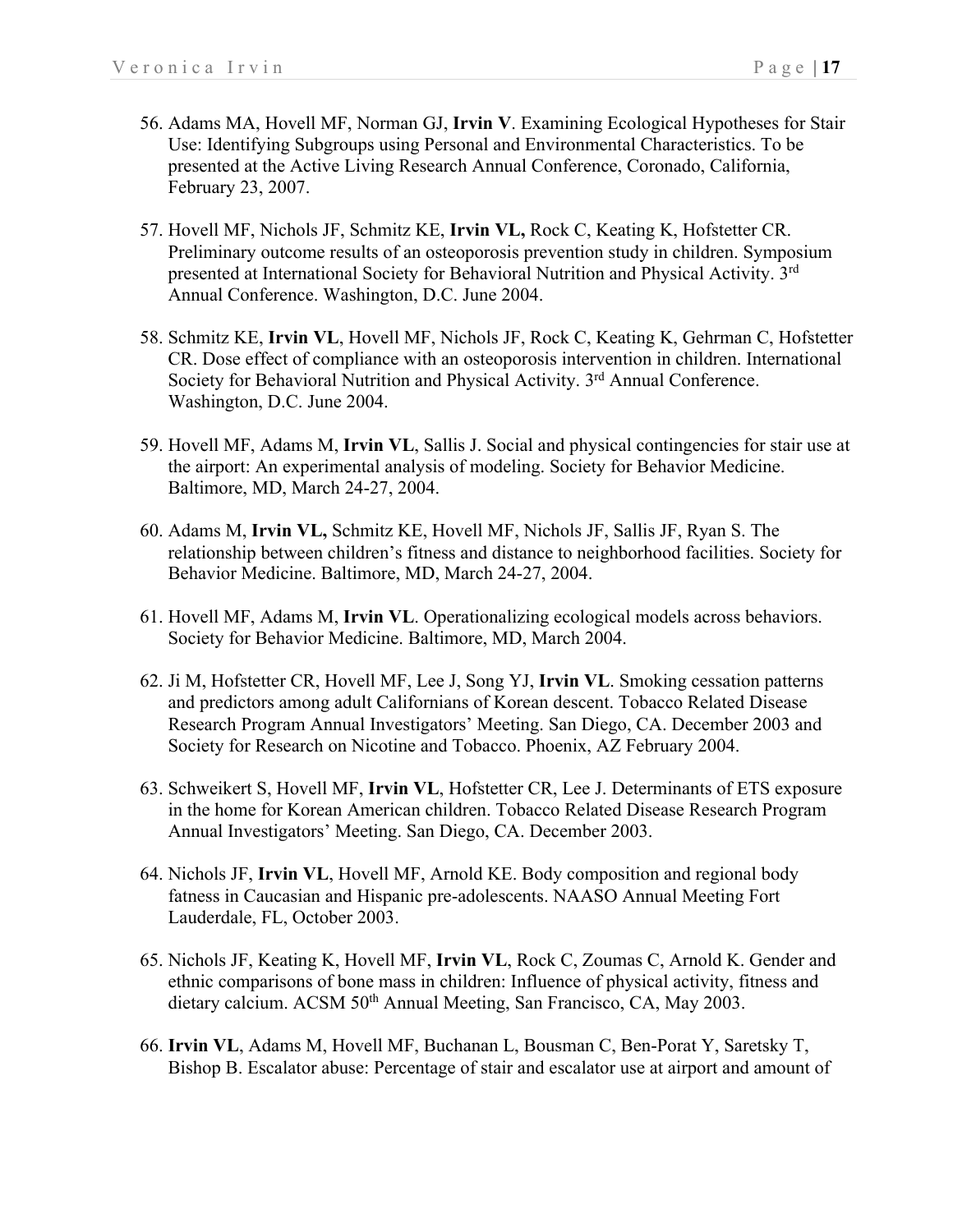calories expended. San Diego Epidemiology Research Exchange, San Diego, CA, April 2003.

- 67. Hofstetter CR, Hovell MF, Park HR, Paik HY, Lee J, **Irvin VL**, Faller S. Tobacco use and acculturation: CA residents of Korean descent. Society for Research on Nicotine and Tobacco, New Orleans, LA, February 2003.
- 68. Hofstetter CR, Hovell MF, Park HR, Paik HY, Lee J, **Irvin VL,** Faller S. Tobacco use and acculturation: CA Residents of Korean descent. Annual Meeting Tobacco Related Disease Research Program, San Jose, CA December 2002.

### **Invited talks**

- 1. Kile ME, **Irvin VL\***, Lucas-Woodruff C, Baylog K, Anderson L. Oregon State University, College of Public Health and Human Sciences. Public Health Insider series—What's in Your Water. Online webinar. November 30, 2021. https://synergies.oregonstate.edu/2022/what-is-in-your-water/
- 2. Njie-Carr VPS, Carnethon M, Carson T. Society of Behavioral Medicine, Women's Health Scientific Interest Group, Training Subcommittee webinar, "Diversifying the investigator workforce." June 3, 2021 – **Irvin VL** & Tarfa A, co-Moderators.
- 3. Albright C, Baskin M, Kiernan M. Society of Behavioral Medicine, Women's Health Scientific Interest Group, Training Subcommittee webinar, "Building Investigators' Resiliency and Commitment for Careers in Research." June 18, 2020 – **Irvin VL**& Brown S, co-Moderators
- 4. **Irvin VL**. Discussion with military partner and spouses group. National Institutes of Health, Office of Intramural Training & Education, Military Partner & Spouse post-doctoral group, March 24, 2020.
- 5. **Irvin VL**. Screenwise Evidence-Based Intervention Learning Collaborative Session 1: Breast Cancer." Webinar presentation for Oregon Health Authority, Screenwise, January 21 & 29, 2020
- 6. **Irvin VL\***, Zhang ZZ. Women's Health Initiative, "Incidence, Survival & Risk Factors: Interval Breast Cancers," Women's Health Initiative-Cancer Special Interest Group, Webinar, May 20, 2019.
- 7. **Irvin VL\***. OHSU Knight Cancer Institute Community Partnership Program. Webinar on "CPP Learning Community Webinar - Promoting Cancer Screening Across Oregon". February 21, 2018
- 8. **Irvin VL\***& Cogswell K. Use of Amazon MTurk to enhance survey response rates. Oregon Health Authority. Grand Rounds. January 18, 2018, Portland, OR.
- 9. Rohlman D, **Irvin VL\***, Kile M, Cude C. Environmental/Public Health Literacy. Pre-conference workshop. 73rd annual Oregon Public Health Association conference and meeting, October 9-10, 2017, Corvallis, OR.
- 10. **Irvin VL**\*, Jindal S, Schedin P. Women's Health Initiative, "Interval Cancers," Women's Health Initiative-Cancer Special Interest Group, Webinar, July 17, 2017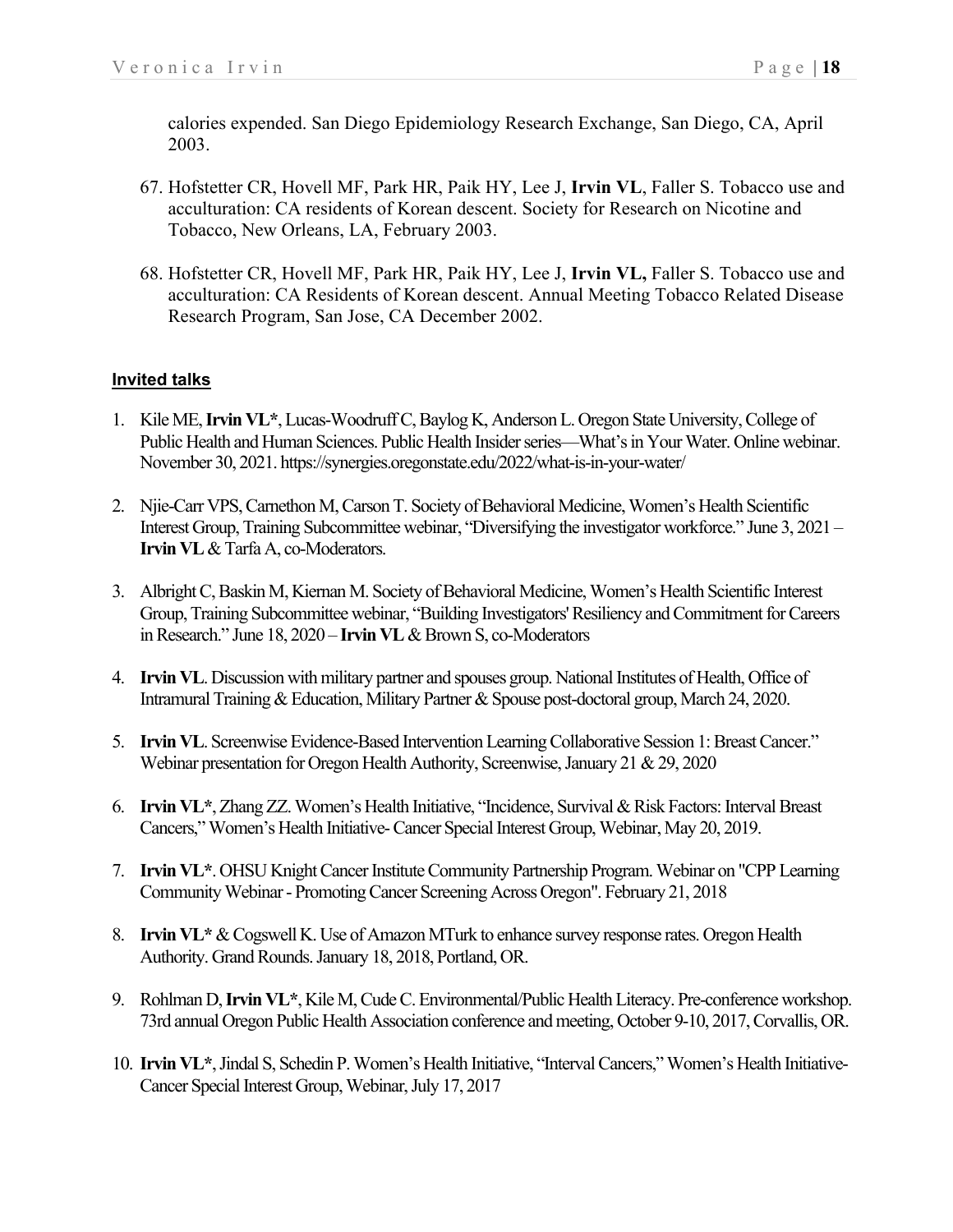11. **Irvin VL\*,** Schedin P.Towards evidence based consensus on breast cancer screening and prioritization of future screening research to delineate lethal from non-lethal disease. Oral presentation at the Horizon Initiative Symposium, March 14, 2017. Corvallis, OR.

#### **Radio interviews.**

Radio interview, Jefferson Public Radio, Jefferson Exchange, Granges seen as natural partners in rural health care improvements. May 20, 2020. https://www.ijpr.org/show/the-jefferson-exchange/2020-05-19/wed-8-am-granges-seen-aspartners-in-rural-health-care-improvement

#### **Grant and Contract Support**

#### **Current Research Support**

- 2020-2024 Co-Principal Investigator. "Effectiveness and scalability of a home health navigator program to reduce environmental hazards," National Institutes of Health, National Institute of Environmental Health Sciences, \$1,249,732, September 10, 2020- June 30, 2024. Co-Principal Investigators: Veronica Irvin and Molly Kile.. Grant # R01 ES031669.
- 2020-2021 Principal Investigator, "Women's experiences with interval breast cancer." OHSU Knight Cancer Institute Community Partnership Program, \$10,000, February 1, 2020 through January 31, 2021.
- 2021-2026 Co-Investigator/Core Lead "Advancing, Science, Practice, Programming, and Policy in Research Translation (ASPIRE)," National Institutes of Health, National Institute of Environmental Health Sciences, \$4,423,455, December 23, 2021- November 30, 2026. Co-Principal Investigators: Megan McClelland and Molly Kile.. Grant # PC2ES033432.

### **Completed Research Support**

- 2020-2021 Principal Investigator, "Well water remediation program with Oregon well owners to remove arsenic." OHSU Knight Cancer Institute Community Partnership Program, \$25,000, February 1, 2020 through January 31, 2021.
- 2016-2020 Co-Investigator, "Sources and Impact of Stigma for Rural Breast, Prostate and Lung Cancer Survivors." National Institutes of Health, National Cancer Institute, \$147,000, July1, 2016 through June 30, 2020. Principal Investigator: Sheryl Thorburn. Grant  $#$  R03 CA202780
- 2017-2019 Co-Investigator, "Veteran Aging: Longitudinal study in ORegon (VALOR)," OSU, Research Office, Incentive Programs, Large Grants RFP, \$70,000 . July 1, 2017 through June 30, 2019. Principal Investigator: Carolyn Aldwin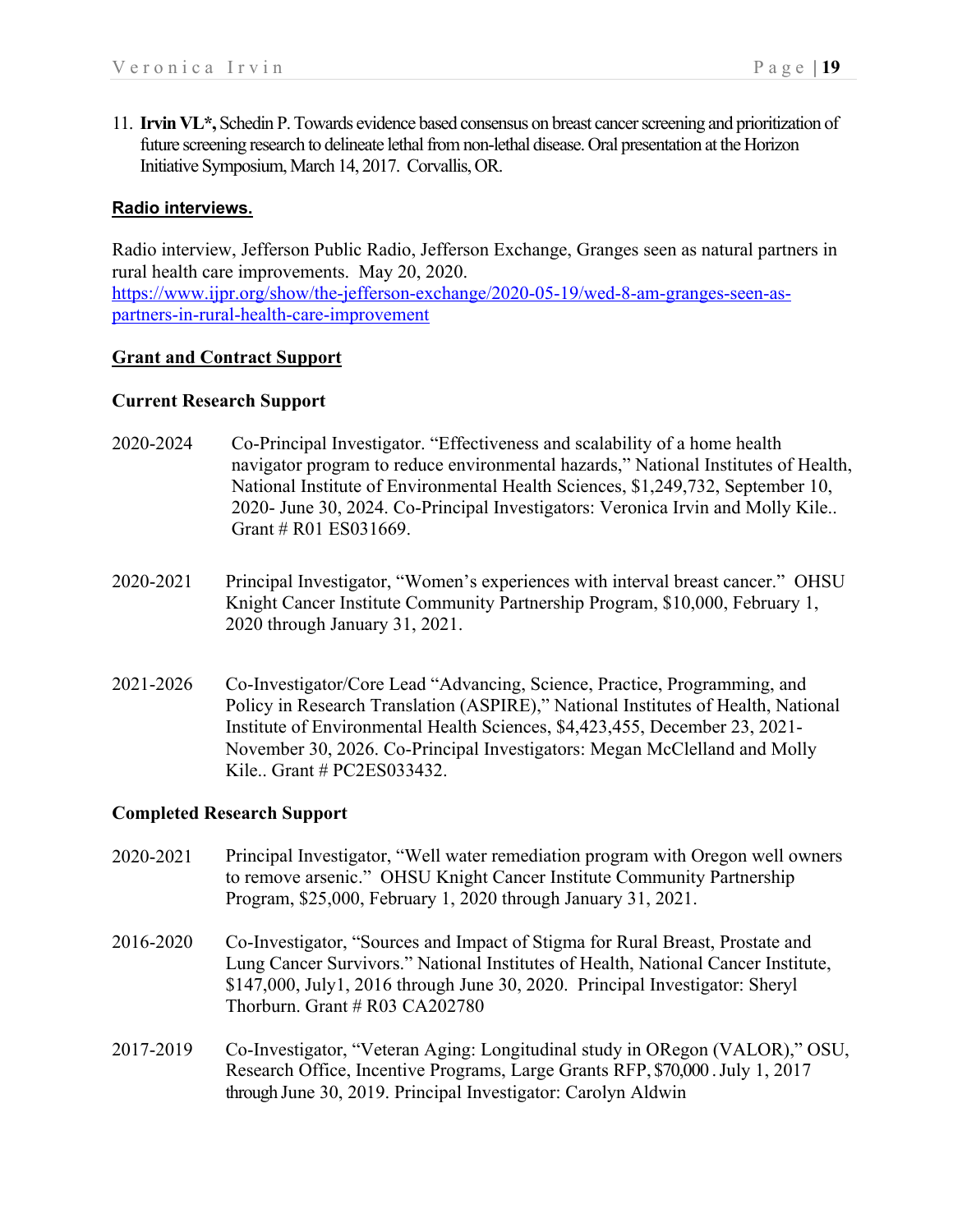- 2017-2019 Co-Principal Investigator with Uma Borate (OHSU), "Early Detection of AML Transformation Risk in Individuals with Familial RUNX1 Mutations." OHSU/OSU Cancer Prevention and Control Initiative, Team Building Pilot Projects RFP, \$10,000, August 1, 2017 – June 30, 2019
- 2018-2019 Collaborator, "Longitudinal study of incidence and survival of postmenopausal interval breast cancer and relationship with risk factors: the Women's Health Initiative," Oregon Health Sciences University, Cancer Early Detection Advanced Research (CEDAR), Principal Investigator: Pepper Schedin, \$64,574
- 2017-2018 Principal Investigator, "Outcomes of bilingual navigator program at InReach Services using medical records." Samaritan Health Services Foundation, John C. Erkkila, M.D. Endowment for Health and Human Performance, \$24,952, July 31, 2017 through June 30, 2018.
- 2017-2018 Principal Investigator, "Latinas' experiences with mobile mammography and bilingual navigation services from screen through follow-up care." OHSU Knight Cancer Institute Community Partnership Program, \$25,000, February 1, 2017 through January 31, 2018.
- 2016-2017 Co-Principal Investigator with Pepper Schedin (OHSU), "Towards evidence based consensus on breast cancer screening and prioritization of future screening research to delineate lethal from non-lethal disease." OHSU/OSU Cancer Prevention and Control Initiative, Team Building Pilot ProjectsRFP, \$10,000, January 1, 2016 through December 30, 2017.
- 2009-2011 Co- Investigator, "Clinician Promotion of Health Diet and Activity to Reduce Obesity among Adolescents." National Institutes of Health, National Cancer Institute, \$4,880,131, March 1, 2009 through January 31, 2015. Principal Investigator: Melbourne Hovell. Grant # RO1 CA138192-01A2
- 2009-2011 Senior Research Associate, "Understanding Networking and Alcohol Consumption among Recent Immigrants." National Institutes of Health, National Institute on Alcohol Abuse and Alcoholism, \$999, 235, September 28, 2009 through August 31, 2011. Principal Investigator: Richard Hofstetter. Grant # 1RC1 AA018970-01
- 2004-2010 Project Coordinator, "Smoking & ETS: CA residents of Korean descent." National "Fellowships: Risk, Prevention and Health Behaviors Institutes of Health, National Cancer Institute, \$2,600,000, August 16, 2004 through August 1, 2010. Principal Investigator: Richard Hofstetter. Grant # R01 CA105199 -01A1
- 2003-2006 Data Coordinator, "Healthy Children, Healthy Families." National Institutes of Health, National Institute of Child Health and human Development, \$1,892,206, April 1, 1999 through April 30, 2004. Principal Investigator: Melbourne Hovell. Grant # RO1 HD37749.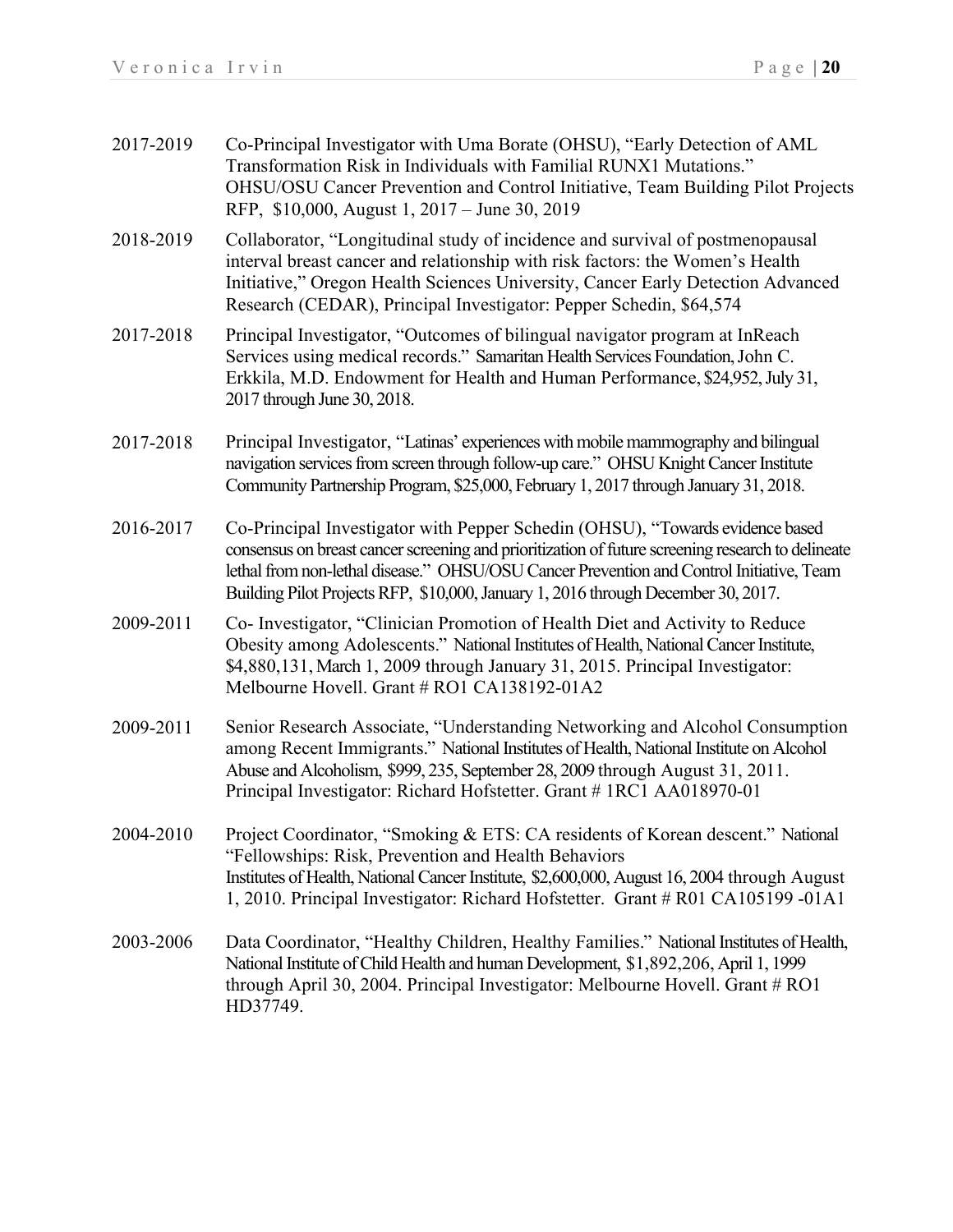### **Student Research Scholarships and Fellowships Awarded to my Advisees**

| 2021-2012 | National Institutes of Health, National Center for Advancing Translational            |
|-----------|---------------------------------------------------------------------------------------|
|           | Sciences, Oregon Students Learn and Experience Research, TL1. co-PIs: Morris &        |
|           | Fryer, Grant award # TL1TR002371, July 1, 2021 - June 31, 2022. Awarded to            |
|           | Chandra Char.                                                                         |
| 2020-2021 | U.S. Social Security Administration (SSA) funded as part of the Analyzing             |
|           | Relationships between Disability, Rehabilitation, and Work (ARDRAW): A Small          |
|           | Grant Program. Awarded to Chandra Char in the amount \$10,000. July 1, 2020 –         |
|           | August 31, 2021.                                                                      |
| 2019-2020 | Oregon Sasakawa Young Leaders Fellowship Fund (Sylff) Graduate Fellowships for        |
|           | International Research awarded to Rebecca Amantia, Living in a Refugee Camp:          |
|           | Maternal and Child Health-Seeking Behaviors & Health Service, \$15,000                |
| 2019      | Northwest Center for Public Health Practice Collaborative Project Funding Grant       |
|           | for her research "A Scoping Review of the National Grange: A Community Level          |
|           | Resource with the Capacity to Increase the Reach of Public Health Promotion and       |
|           | Prevention for Rural Residents", awarded to Lillian Anderson, \$3,500                 |
| 2019      | Oregon State University, President's Commission on the Status of Women,               |
|           | awarded to Rebecca Amantia, \$500                                                     |
| 2018-2020 | National Institutes of Health, National Institute of Aging, Dissertation award to Lan |
|           | Doan #R36 AG060132, "Disaggregating Asian American and Pacific Islander               |
|           | Health Data: Multilevel Analysis of Neighborhood Context and Cardiovascular           |
|           | Health using the Medicare Health Outcomes Survey", \$129,790                          |
| 2017-2018 | Oregon State University, Lenore Bayley Scholarship, awarded to Lan Doan, \$4,000      |
| 2017      | Oregon State University, President's Commission on the Status of Women,               |
|           | awarded to Alma Torres, \$680                                                         |
| 2016      | National Institutes of Health, Graduate Summer Opportunity to Advance Research        |
|           | Program, awarded to Lan Doan, summer internship                                       |
| 2015-2016 | Oregon State University, Provost Scholarship, awarded to Lan Doan, \$6,000            |
|           |                                                                                       |

# **SERVICE**

# **University Service**

# *School of Social and Behavioral Health Sciences*

Member, Health Promotion & Health Behavior Faculty Group, Fall 2014 – current

- Member, School of Social and Behavioral Health Sciences Promotion & Tenure Committee. 2020 current
- Member, Search committee for tenure-line faculty member in Health Management Policy, Winter 2021 to Spring 2021
- Panel member, Panel presentation on Careers in Extension seminar, Winter 2017
- Chair, Committee for the WIC Culture of Writing Award (in SOBE not university-wide), Spring 2016
- Member, Search committee for post-doctoral student with Legacy Health and Oregon State University, Fall 2015
- Member, Committee to revise SOBE Senior Instructor I & II Promotion Guidelines, Fall 2015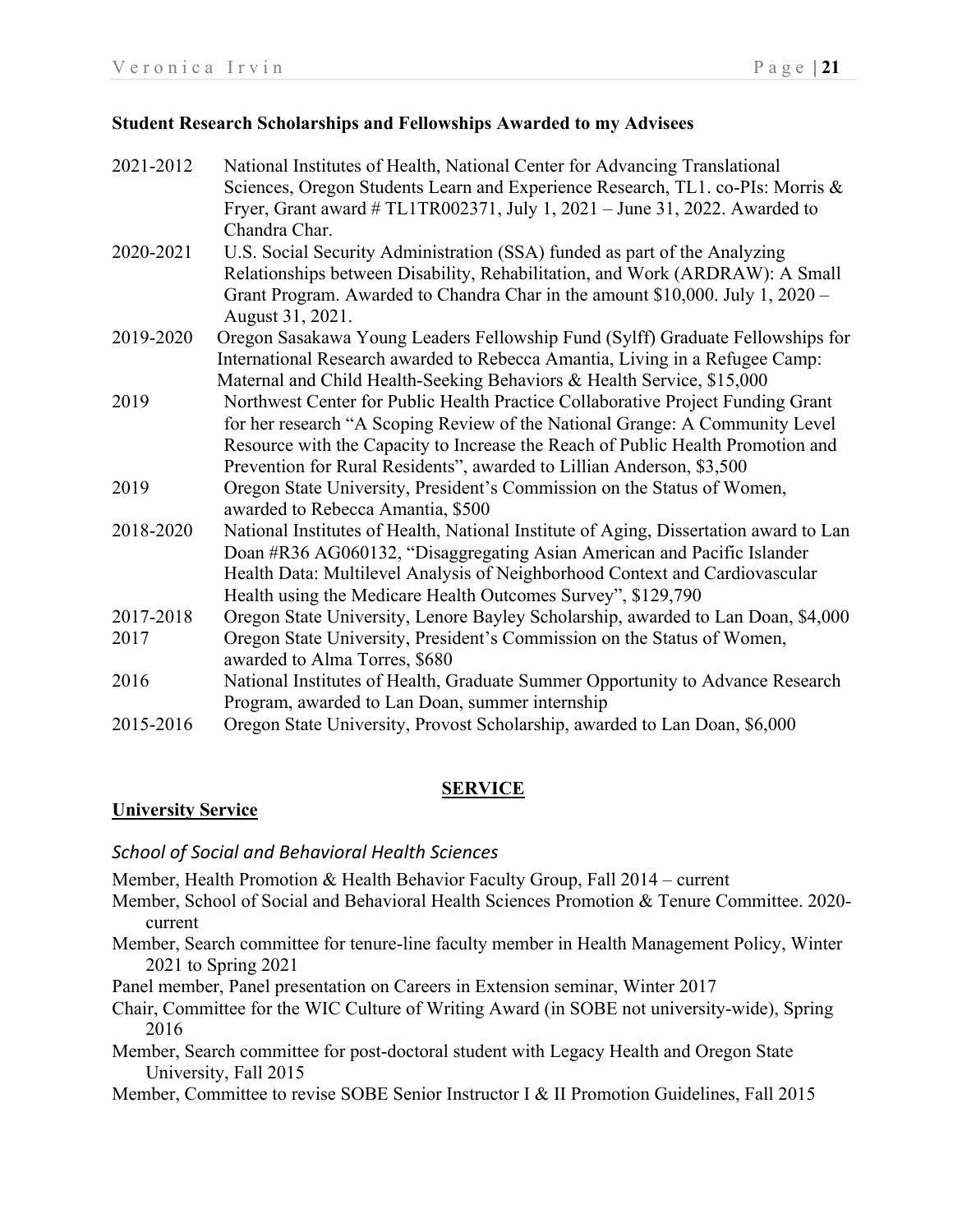Member, Search committee for tenure-line faculty member in Health Promotion and Health Behavior, Winter 2015 to Spring 2015

## *College*

Program Director, MPH Public Health Practice Online Program, Fall 2020 – current Member, MPH Online Degree Program, Public Health Practice Faculty Group, Fall 2018 – current Member, Center for Healthy Aging Research, Oregon State University, 2016 – current Member, Search committee for Public Health Ecampus Instructor, Spring 2022 Member, Search committee for post-doc scholar with environmental health center, Spring 2022 Member, Search committee for MPH Administrative Director, Fall 2021 Chair, College Curriculum committee,2020-2021 Member, College Curriculum committee, 2016-2017, 2019-2021 Faculty Mentor, Student Public Health Association, Fall 2019 – 2020 Member, Dean's Advisory Council, 2018-2020 Member, Strategic Plan sub-committee community engagement, Fall 2018 Member, CEPH re-accreditation committee, Community Engagement, Student Services & Diversity subcommittee, Spring 2017 – Winter2018, Winter 2019 Member, Committee member to develop the MPH Online Degree Program, Public Health Practice, 2016-2018 Co-Chair, Search committee for MPH Internship Coordinator, Spring 2016 Team lead, Committee to evaluate and propose recommendations for the qualifying experience in the Public Health doctoral degree program, Spring 2016

Panel member, Panel presentation on teaching strategies presented at the CPHHS new faculty orientation, Fall 2016

# **Service to the Profession**

### **Current Membership in Professional Societies**

| 2014-2022 | Member, Society of Behavioral Medicine                                                                        |
|-----------|---------------------------------------------------------------------------------------------------------------|
| 2014-2022 | Member, Oregon Public Health Association                                                                      |
| 2016-2017 | Member, American Public Health Association                                                                    |
| 2019-2022 | Society of Behavioral Medicine, SBM Topic Area Chair for Decision Making for<br>the 2019-2022 Annual Meetings |
| 2019-2020 | Society of Behavioral Medicine, Women's Health Special Interest Group, co-Lead<br>for Training subcommittee   |

# **Editorial Service**

Ad Hoc Manuscript Reviewer

American Journal of Preventive Medicine Annals of Behavioral Medicine Asia Pacific Journal of Public Health BMC Cancer British Medical Journal International Journal of Environmental Research and Public Health John Hopkins University Press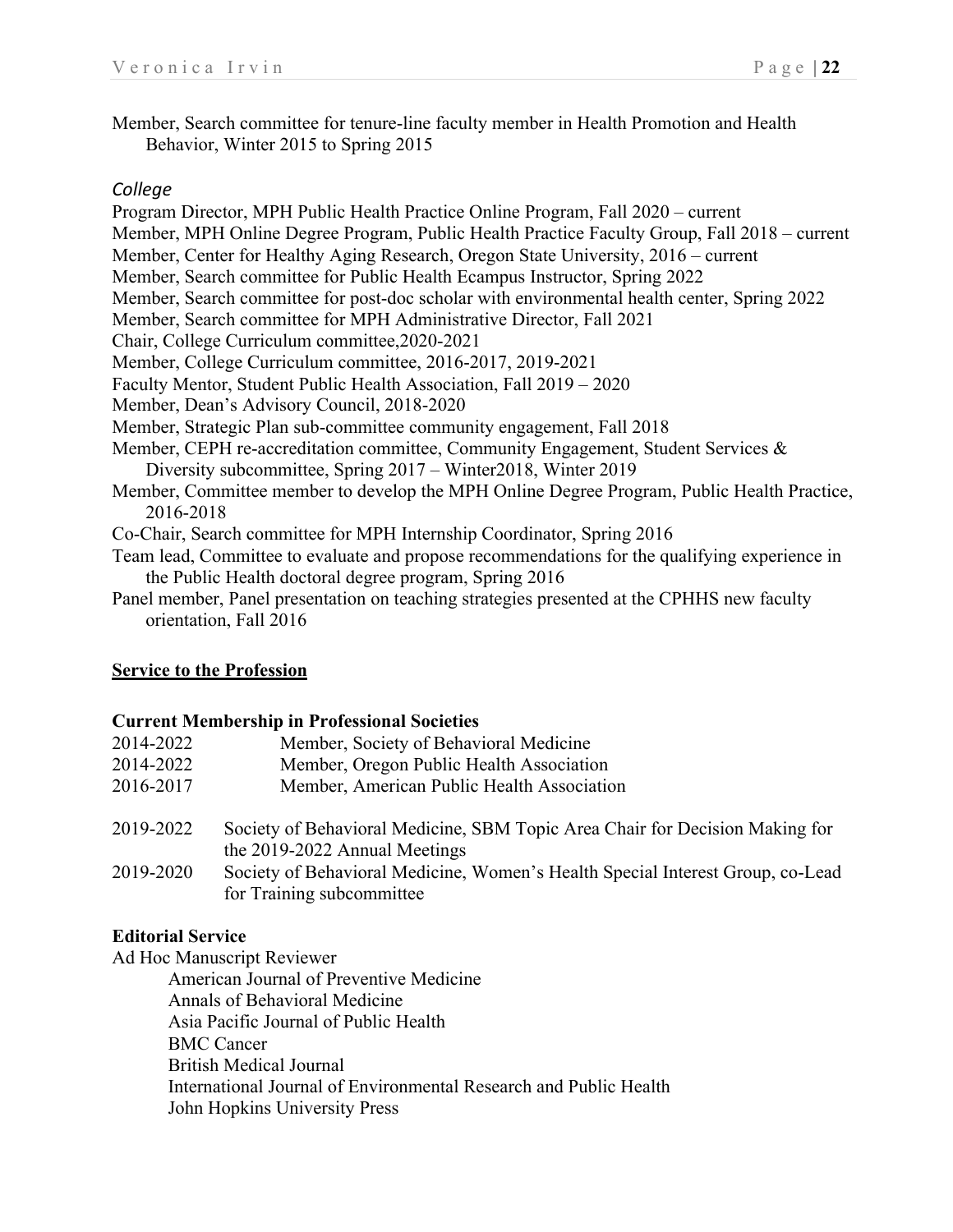Journal of Immigrant and Minority Health Journal of International migration and integration Journal of the American Medical Association (JAMA) Open Network Nicotine and Tobacco Research Scientific Reports University of California Press Women's Health Issues Abstract Reviewer, Society of Behavioral Medicine, 2017, 2018, 2019, 2020, 2021, 2022

### **Grant / Contract Reviewer**

- Temporary Member, National Institutes of Health, Center for Scientific Review Special Emphasis Panel/Scientific Review Group 2022/ ZRG1 F16-L(21) "Fellowships: Risk, Prevention and Health Behaviors". This panel reviewed F30, F31, F32 and R36 applications. March 18, 2022. Videoconference Assisted Meeting.
- Temporary Member, National Institutes of Health, Center for Scientific Review Special Emphasis Panel/Scientific Review Group 2022/ ZES1 ARL-K (R4) 1 "Innovative Approaches for Improving Environmental Health Literacy". This panel reviewed Small Business Innovation Research (SBIR) applications. March 11, 2022. Videoconference Assisted Meeting.
- Temporary Member, National Institutes of Health, Center for Scientific Review Special Emphasis Panel/Scientific Review Group 2022/01 ZRG1 F16-L(20) "Fellowships: Risk, Prevention and Health Behaviors". This panel reviewed F30, F31, F32 and R36 applications. October 25-26, 2021. Videoconference Assisted Meeting.
- Temporary Member, Oregon Health & Science University, Knight Cancer Institute, Community Partnership Program, September 2021. Videoconference Assisted Meeting
- Temporary Member, National Institutes of Health, Center for Scientific Review Special Emphasis Panel/Scientific Review Group 2021/10 ZES1 ARL-D (K0) 1 "Educational Careers in Environmental Health and Toxicology NIH Pathway to Independence Awards". This panel reviewed NIEHS K99/R00, K01 and K23 applications. July, 15, 2021. Videoconference Assisted Meeting.
- Temporary Member, Oregon Health & Science University, Knight Cancer Institute, Community Partnership Program, April 2021. Videoconference Assisted Meeting
- Temporary Member, National Institutes of Health, Center for Scientific Review Special Emphasis Panel/Scientific Review Group 2021/05 ZRG1 F16-L(21) "Fellowships: Risk, Prevention and Health Behaviors". This panel reviewed F30 and F32 applications. March 26, 2021. Videoconference Assisted Meeting.
- Temporary Member, Oregon Health & Science University, Knight Cancer Institute, Community Partnership Program, September 2020. Videoconference Assisted Meeting
- Temporary Member, National Institutes of Health, Center for Scientific Review Special Emphasis Panel/Scientific Review Group 2019/10 ZES1 ARL-S (R4) B "Innovative Approaches for Improving Environmental Health Literacy". This panel reviewed Small Business Innovation Research (SBIR) applications. July 18, 2019. Videoconference Assisted Meeting.
- Temporary Member, National Institutes of Health, Center for Scientific Review Special Emphasis Panel/Scientific Review Group 2018/10 ZRG1 F16-R(20) L "Fellowships: Risk,